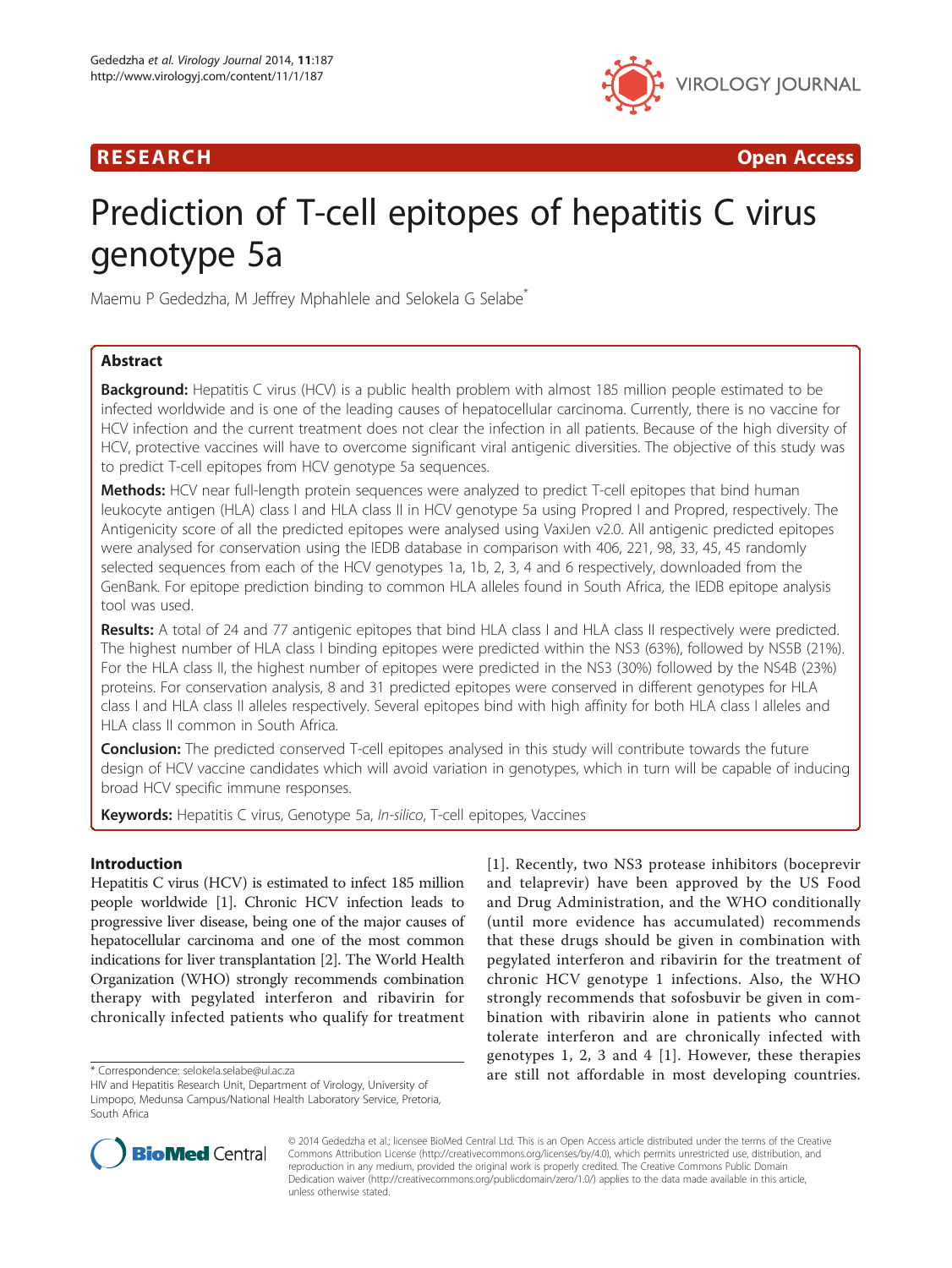As a result, the development of an effective HCV vaccine is undoubtedly the best solution for the ultimate control of HCV infections, and is a public health priority.

Prophylactic vaccines against viral infections are generally aimed at inducing a humoral (B-cell) immune response, while therapeutic vaccines preferably activate both humoral and cellular (T-cell) immune responses [[3](#page-11-0)]. A successful HCV vaccine will need to stimulate both arms of the adaptive immune response, since while both cellular and humoral .immune responses occur in a naturally infected host, the current consensus is that a strong cellular response is vital for viral clearance and protection [[4\]](#page-11-0).

The development of an effective HCV vaccine requires an understanding of the host's adaptive immune response to natural infection. As with other viral infections, viral antigens are presented to CD4+ and CD8+ T-cells via human leukocyte antigen (HLA) class II and class I molecules, respectively [[5\]](#page-11-0). Different HLA class alleles have been found to be associated with HCV infection. For example, HLA-A\*11, HLA-Cw\*04 and HLA-B\*53 have been associated with HCV persistence [[6](#page-11-0),[7\]](#page-11-0), while HLA-B\*27, HLA-A\*11:01, HLA-B\*57, HLA-Cw\*01:02 and HLA-A\*03 have been associated with spontaneous HCV clearance [[8,9](#page-11-0)]. Also, HLA-DRB1\*11 and HLA-DQB1\*03:01 have been associated with decreased disease severity of HCV infection globally, suggesting they may present HCV-derived epitopes more efficiently to CD4+ T-cells than others and thus capable of viral clearance [[10](#page-11-0)]. During acute HCV infection, development and persistence of strong specific responses by CD8+ and CD4+ T-cells [[11](#page-11-0),[12\]](#page-11-0) and neutralizing antibodies [\[13\]](#page-11-0) are associated with viral clearance, with HCV-specific CD8+ and CD4+ T-cells usually being transient or absent in patients who develop persistent infections. The rate of chronic liver disease progression has been shown to be determined by the magnitude of HCV-specific CD4+ T-cell responses, since these cells are essential for both the cellular and humoral responses [[14](#page-11-0)]. CD8+ T-cells are essential for long-term protection against chronic HCV [\[15](#page-11-0)], while CD4+ T-cells play a role in viral clearance [\[16\]](#page-11-0).

HCV infection evades the host's immune system by generating immune escape variants through alteration of the virus HLA-restricted epitopes to avoid being recognized by T-cells and neutralizing antibodies [[14](#page-11-0)]. Thus effective HCV vaccines will need to target protective epitopes that display minimal cross-genotype amino acid variability as they will provide broad potency [\[17\]](#page-11-0). Peptides corresponding to protective epitopes are desirable vaccine candidates because they are easy to construct and produce, and they do not contain infectious materials [[18](#page-11-0)]. The first step in the process

of epitope-based vaccine design and development is the in-silico prediction of peptide binding affinities to HLA proteins [[19](#page-11-0)].

Genotype 5 accounts for over 50% of HCV infections in South Africa [[20\]](#page-11-0), and is becoming more prevalent in Europe and North America [[21\]](#page-11-0). It is the most conserved of HCV genotypes, being classified into only one subtype (5a) [\[22](#page-11-0)-[24](#page-11-0)]. The growing prevalence of HCV genotype 5a in different parts of the world necessitates its molecular characterization in order to improve the formulations of vaccine candidates that are in development. Thus the aim of this study was to assess immunological determinants by predicting conserved epitopes in near-full length HCV genotype 5a sequences using a suite of online programmes to help in the designing of new vaccine candidates.

## Results

#### Prediction of T-cell epitopes

For HLA class I, a total of 24 antigenic epitopes were predicted in the consensus near full-length of genotype 5a (Table [1\)](#page-2-0). Epitope  $NS3^{1325-1333}$  covered 30 of the 47 HLA class I alleles that were analysed assuring high binding affinity to different alleles. For conservation analysis with other genotypes, 8 of 24 epitopes were 100% conserved for specific genotypes. Epitopes NS31332–<sup>1340</sup> and NS5B2557–<sup>2565</sup> were highly conserved in all genotypes analysed, and epitope  $E2^{684-692}$  was conserved in all genotypes except for genotype 2, while 5 other epitopes were conserved in either 2 or 3 genotypes analysed. In addition epitope NS4B<sup>1832-1840</sup> was conserved in genotype 1a, 1b, 2 and 4 epitope variants at anchor residues position 2 and 9 while  $E2^{677-685}$ , NS31325–<sup>1333</sup> and NS31357–<sup>1365</sup> were conserved in at least 3 genotypes epitope variants each (Table [1\)](#page-2-0). For HLA class II, 77 epitopes were predicted (Table [2\)](#page-3-0). Epitope NS4B<sup>1879–1887</sup> and NS4B<sup>1880–1888</sup> covered 51 of 51 HLA class II alleles analysed. For conservation analysis with other genotypes, 31 of 71 epitopes were conserved for specific genotypes. Some epitopes were highly conserved in all genotypes (E2<sup>507–515</sup>, E2<sup>509–517</sup>, NS3<sup>1253–1261</sup> NS31254–1262, NS31327–1335, NS31392–1400, NS4B1916–<sup>1924</sup> and NS4B<sup>1919-1927</sup>), while other epitopes were conserved in at least 1 to 4 of the genotypes analysed. Epitope NS4B<sup>1886-1894</sup> was conserved at anchor residues position 1, 4, 6 and 9 in all 6 genotypes epitope variants while  $E2^{692-700}$ ,  $NS2^{964-972}$ ,  $NS3^{1418-1426}$  and NS41561–<sup>1569</sup> were conserved in at least 5 genotypes epitope variants each (Table [2\)](#page-3-0). Epitopes NS3<sup>1585–1593</sup>, NS5A2285–<sup>2293</sup> and NS5B2889–<sup>2897</sup> were predicted to cover both HLA class I and HLA class II alleles. The highest number of HLA class I binding epitopes were predicted within the NS3 (63%), followed by NS5B (21%), and for the HLA class II, the highest number of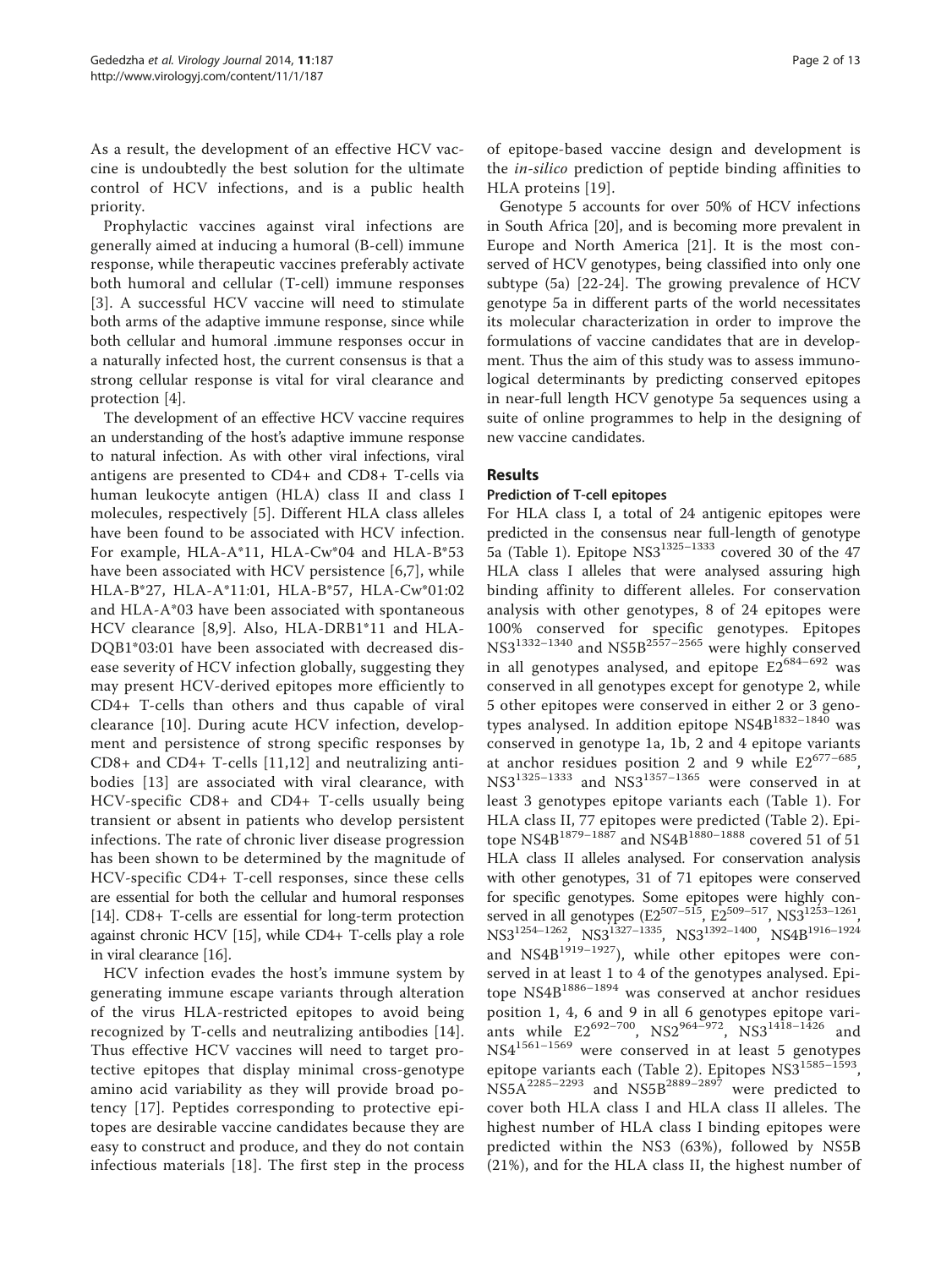| Position        | Epitope sequence                      | No of allele | <b>Antigenecity score</b> | Genotype 1a           | Genotype 1b           | Genotype 2            | Genotype 3             | Genotype 4            | Genotype 6            |
|-----------------|---------------------------------------|--------------|---------------------------|-----------------------|-----------------------|-----------------------|------------------------|-----------------------|-----------------------|
| E <sub>2</sub>  |                                       |              |                           |                       |                       |                       |                        |                       |                       |
| 651             | <b>RCDLEDRDR</b>                      | 9            | 2.7428                    |                       |                       |                       |                        |                       |                       |
| 677             | <b>CSFTPTPAL</b>                      | 27           | 0.8772                    | CSFT7LPAL (94)        | CSFT7LPAL (92)        |                       | CSFTPMPAL (73)         |                       |                       |
| 684             | <b>ALSTGLIHL</b> <sup>#</sup> [25-27] | 29           | 0.9005                    | ALSTGLIHL (70)        | ALSTGLIHL (99)        | ALSTGLIHL (97)        | ALSTGLIHL (97)         | ALSTGLIHL (84)        | ALSTGLIHL (91)        |
| NS <sub>2</sub> |                                       |              |                           |                       |                       |                       |                        |                       |                       |
| 861             | <b>VPPLQVRGG</b>                      | 6            | 1.4312                    | VPPLM/RGG (85)        |                       |                       |                        |                       |                       |
| NS3             |                                       |              |                           |                       |                       |                       |                        |                       |                       |
| 1032            | <b>YAQQTRGVL</b>                      | 26           | 0.7638                    | YAQQTRGLL (99)        |                       |                       |                        |                       |                       |
| 1033            | <b>AQQTRGVLG</b>                      | 5            | 0.7751                    | AQQTRGLLG (99)        |                       |                       |                        |                       |                       |
| 1128            | <b>ADLYLVTRH</b>                      | 5            | 1.0277                    | SDLYLVTRH (99)        | SDLYLVTRH (99)        | VDLYLVTRN (92)        |                        |                       |                       |
| 1325            | <b>TILGIGTVL</b>                      | 30           | 0.7555                    | SILGIGTVL (93)        |                       | TILGIGTVL (88)        | SILGIGTVL (94)         | TILGIGTVL (82)        |                       |
| 1332            | <b>VLDQAETAG</b>                      | 5            | 0.5004                    | <b>VLDQAETAG (96)</b> | <b>VLDQAETAG (98)</b> | <b>VLDQAETAG (96)</b> | <b>VLDQAETAG (100)</b> | <b>VLDQAETAG (93)</b> | <b>VLDQAETAG (71)</b> |
| 1357            | <b>TPHPNIEEV</b>                      | 24           | 0.8423                    | VPHPNIEEV (89)        | VPHPNIEEV (80)        |                       | VPHSNIEEV (94)         |                       |                       |
| 1359            | <b>HPNIEEVAL</b> <sup>#</sup> [28-31] | 24           | 1.1654                    | <b>HPNIEEVAL (88)</b> | <b>HPNIEEVAL (76)</b> |                       | HSNIEEVAL (94)         |                       |                       |
| 1370            | <b>EGEIPFYGR</b>                      | 9            | 1.0560                    | TGEIPFYGK (97)        |                       |                       |                        |                       |                       |
| 1374            | <b>PFYGRAIPL</b>                      | 7            | 0.9479                    | PFYGKAIPL (99)        | PFYGKAIPI (85)        | PFYGKAIPL (82)        |                        |                       | PFYGKAIPL (73)        |
| 1642            | <b>TKYIMACMS</b>                      | 6            | 0.7008                    | PFYGKAIPL (99)        | <b>TKYIMACMS (70)</b> |                       | <b>TKYIMACMS (70)</b>  | <b>TKYIMACMS (93)</b> | TKYIMTCMS (87)        |
| NS4B            |                                       |              |                           |                       |                       |                       |                        |                       |                       |
| 1712            | <b>SASLPYMDE</b>                      | 5            | 0.5488                    |                       |                       |                       |                        |                       |                       |
| 1819            | QIAPPTAAT                             | 5            | 0.5293                    | QLAAPGAAT (99)        | QLAPPSAAS (94)        | QIAPPAGAT (91)        |                        | QIATPTAST (89)        |                       |
| 1832            | SGMAGAAVG                             | 5            | 0.8750                    | AGLAGAAIG (81)        | AGIAGAAVG (93)        | SGLVGAAVG (98)        | SGLAGAAIG (76)         |                       |                       |
| 1848            | <b>LIDILAGYG</b>                      | 5            | 0.8431                    | LVDILAGYG (94)        | LVDILAGYG (95)        |                       | LLDILAGYG (79)         | LVDILAGYG (84)        |                       |
| 1854            | GYGAGVAGA                             | 9            | 0.5562                    | GYGAGVAGA (99)        | GYGAGVAGA (99)        |                       | GYGAGVSGA (94)         | GYGAGVAGA (91)        | GYGAGVSGA (84)        |
| NS5B            |                                       |              |                           |                       |                       |                       |                        |                       |                       |
| 2522            | <b>GYGAKEVRS</b>                      | 7            | 1.3540                    | GYGAKDVRC (95)        | GYGAKDVRN (84)        | GFGAKEVRS (93)        | GYSAKDVRS (79)         |                       |                       |
| 2557            | <b>TIMAKNEVF<sup>#</sup></b> [32]     | 12           | 0.6303                    | TIMAKNEVF (99)        | TIMAKNEVF (80)        | TIMAKNEVF (83)        | TIMAKNEVF (100)        | <b>TIMAKNEVF (84)</b> | TIMAKNEVF (93)        |
| 2568            | <b>EPSKGGKKP</b>                      | 6            | 1.4218                    | QPEKGGRKP (93)        |                       |                       |                        |                       |                       |
| 2720            | <b>LASCRAAKL</b>                      | 28           | 0.5264                    |                       |                       |                       |                        |                       |                       |
| 2886            | LHGLSAFSL                             | 11           | 0.6732                    | LHGLSAFSL (99)        | LHGLSAFSL (98)        |                       |                        | LHGLSAFTL(82)         | LHGMAAFSL (98)        |

<span id="page-2-0"></span>

| Table 1 HLA class I predicted epitopes of HCV genotype 5a and their antigenicity prediction score, number of allele and conservation (in percentages) in |  |  |
|----------------------------------------------------------------------------------------------------------------------------------------------------------|--|--|
| different genotypes                                                                                                                                      |  |  |

# -indicates that the epitope has been experimentally proven to be a true positive.

Bold- indicates percentage of epitope that is 100% conserved in more than 70% of the sequences analysed in each genotype.

Italic- indicates amino acid(s) variation in epitope in comparison to the predicted epitope.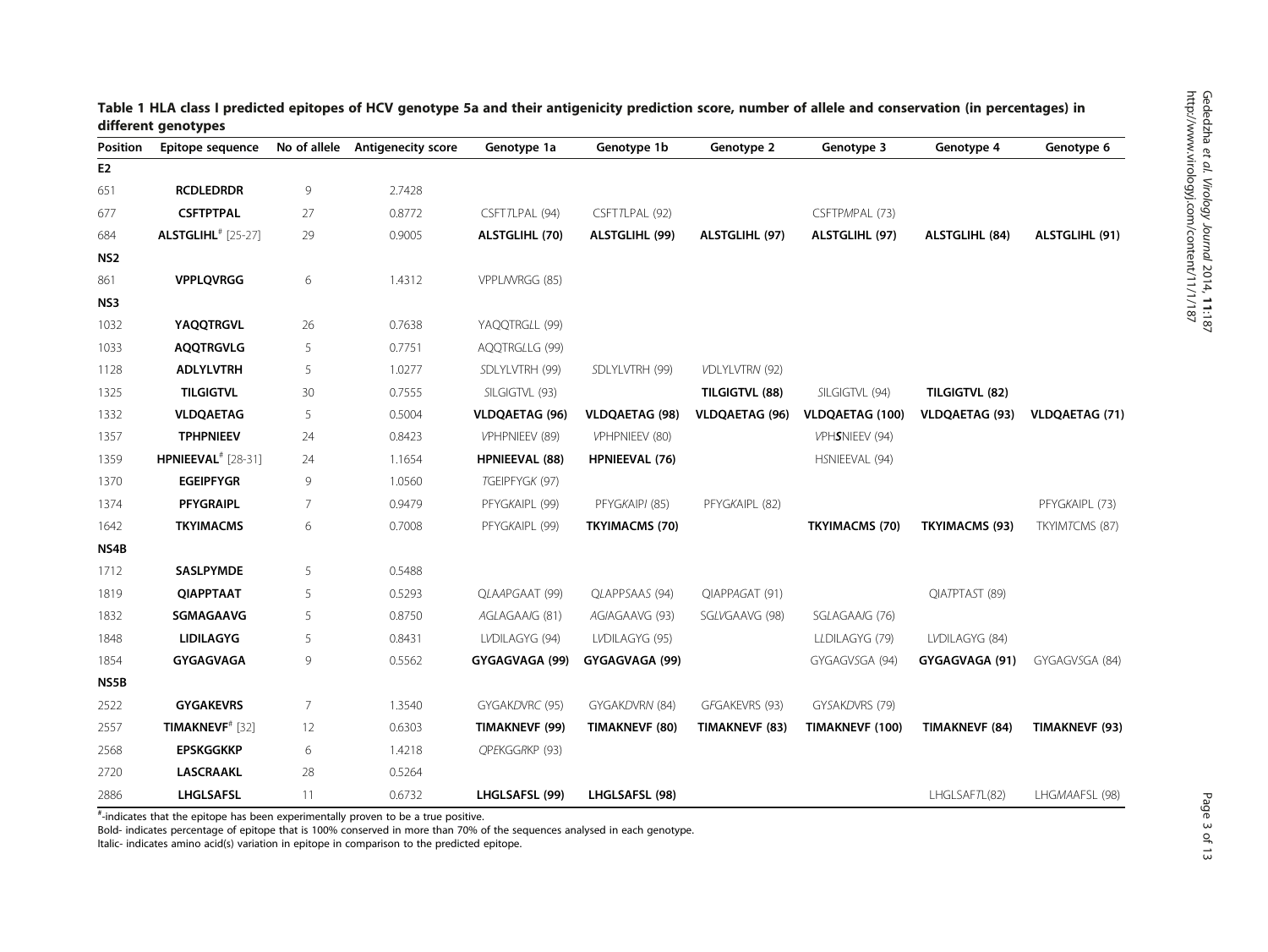| Position        | Epitope sequence               | No of<br>allele | Antigenecity<br>score | Genotype 1a           | Genotype 1b           | Genotype 2            | Genotype 3             | Genotype 4            | Genotype 6            |
|-----------------|--------------------------------|-----------------|-----------------------|-----------------------|-----------------------|-----------------------|------------------------|-----------------------|-----------------------|
| E1              |                                |                 |                       |                       |                       |                       |                        |                       |                       |
| 320             | <b>WDMMMNWSP</b>               | 10              | 1.3610                | <b>WDMMMNWSP (99)</b> | WDMMMNWSP (97)        |                       | WDMMMNWSP (97)         | <b>WDMMMNWSP (93)</b> | <b>WDMMMNWSP (93)</b> |
| E <sub>2</sub>  |                                |                 |                       |                       |                       |                       |                        |                       |                       |
| 507             | <b>YCFTPSPVV</b>               | 6               | 1.2112                | YCFTPSPVV (93)        | YCFTPSPVV (98)        | YCFTPSPVV (88)        | YCFTPSPVV (100)        | YCFTPSPVV (91)        | YCFTPSPVV (91)        |
| 509             | <b>FTPSPVVVG</b>               | 17              | 1.3553                | FTPSPVVVG (94)        | FTPSPVVVG (98)        | FTPSPVVVG (88)        | FTPSPVVVG (100)        | FTPSPVVVG (89)        | FTPSPVVVG (73)        |
| 665             | <b>LLHTTTQWA</b>               | 5               | 0.6616                | LLLSTTQWQ (100)       |                       |                       | LLHSTTELA (73)         | LLLSTTQWQ (73)        |                       |
| 666             | <b>LHTTTQWAI</b>               | 25              | 0.5863                | LLTTTQWQI (100)       |                       |                       | LHSTTELAI (73)         |                       |                       |
| 692             | <b>LHQNIVDTQ</b>               | 6               | 0.8564                | LHQNIVDVQ (100)       | LHQNIVDVQ (73)        | LHQNIVDVQ (95)        | LHQNIVDVQ (100)        | LHQNIVDVQ (87)        |                       |
| 739             | LLVCQAEAA                      | 22              | 0.5506                | LLISQAEAA (100)       | LLIAQAEAA (72)        |                       | LMISQAEAA (73)         |                       |                       |
| <b>P7</b>       |                                |                 |                       |                       |                       |                       |                        |                       |                       |
| 803             | LPHRALALD                      | 7               | 0.6966                | LPQRAYALD (100)       | LPPRAYAMD (86)        |                       |                        |                       |                       |
| NS <sub>2</sub> |                                |                 |                       |                       |                       |                       |                        |                       |                       |
| 860             | <b>WVPPLQVRG</b>               | 7               | 1.1998                | WVPPL/WRG (100)       |                       |                       | WVPPLLARG (82)         |                       |                       |
| 861             | <b>VPPLQVRGG</b>               | 25              | 1.4312                | VPPL/WRGG (100)       |                       |                       |                        |                       |                       |
| 864             | <b>LQVRGGRDA</b>               | 20              | 0.6368                | LAVRGGRDA (100)       | LNVRGGRDA (86)        |                       |                        |                       |                       |
| 880             | <b>FHPALGFEI</b>               | 19              | 1.4374                | VHPALVFDI (99)        |                       |                       |                        |                       |                       |
| 892             | <b>LLGILGPLY</b>               | 14              | 0.5940                | LLAVLGPLW (100)       |                       |                       | LIAVLGPLY (82)         |                       |                       |
| 895             | <b>ILGPLYLLQ</b>               | 5               | 0.8264                | VLGPLWVLQ (99)        |                       |                       | VLGPLYLIQ (88)         |                       |                       |
| 938             | <b>LLHLGRLTG</b>               | 25              | 0.5554                |                       |                       |                       |                        |                       |                       |
| 964             | <b>LRDLAVATE</b>               | 9               | 1.0497                | LRDLAVAVE (100)       | LRDLAVAVE (93)        | LRDLAVAVE (85)        | LKDLAVATE (73)         |                       | LRDLAVAVE (93)        |
| 997             | LAGLPVSAR                      | 11              | 0.9120                | INGLPVSAR (100)       |                       |                       | LCGLPVSAR (100)        |                       |                       |
| 1025            | <b>LLAPITAYA</b>               | 22              | 0.5253                | LLAPITAYA (99)        |                       |                       | LLAPITAYA (79)         | LLAPITAYA (89)        |                       |
| NS3             |                                |                 |                       |                       |                       |                       |                        |                       |                       |
| 1047            | <b>LTGRDKNEA</b>               | 22              | 1.5633                | LTGRDKNQV (100)       | LTGRDKNQV (93)        |                       | LTGRDKNVV (90)         |                       |                       |
| 1131            | <b>YLVTRHADV</b> # [33-35]     | 15              | 0.7569                | YLVTRHADV (99)        | YLVTRHADV (99)        | YLVTRNADV (97)        |                        |                       |                       |
| 1152            | <b>LLSPRPISY</b>               | 5               | 2.2999                | LLSPRPISY (99)        | LLSPRPVSY (73)        | LLSPRPLST (89)        |                        |                       |                       |
| 1153            | <b>LSPRPISYL</b>               | 5               | 1.3109                | LSPRPISYL (99)        | LSPRPVSYL (73)        | LSPRPLSTL (89)        |                        |                       |                       |
| 1253            | <b>VLNPSVAAT</b>               | 14              | 1.2489                | VLNPSVAAT (100)       | VLNPSVAAT (100)       | <b>VLNPSVAAT (97)</b> | <b>VLNPSVAAT (100)</b> | <b>VLNPSVAAT (96)</b> | <b>VLNPSVAAT (89)</b> |
| 1254            | <b>LNPSVAATL</b>               | 6               | 0.9169                | LNPSVAATL (100)       | LNPSVAATL (100)       | LNPSVAATL (98)        | LNPSVAATL (100)        | LNPSVAATL (95)        | LNPSVAATL (89)        |
| 1258            | VAATLGFGA                      | 11              | 1.2617                | <b>VAATLGFGA (90)</b> | <b>VAATLGFGA (85)</b> | <b>VAATLGFGA(98)</b>  |                        |                       |                       |
| 1262            | LGFGAYMSK <sup>#</sup> [36-38] | 14              | 0.8784                | LGFGAYMSK (87)        | LGFGAYMSK (82)        | LGFGAYMSK(78)         |                        |                       |                       |

<span id="page-3-0"></span>

| Table 2 HLA class II predicted epitopes of HCV genotype 5a and their antigenicity prediction score, number of allele and conservation (in percentages) in |  |  |
|-----------------------------------------------------------------------------------------------------------------------------------------------------------|--|--|
| different genotypes                                                                                                                                       |  |  |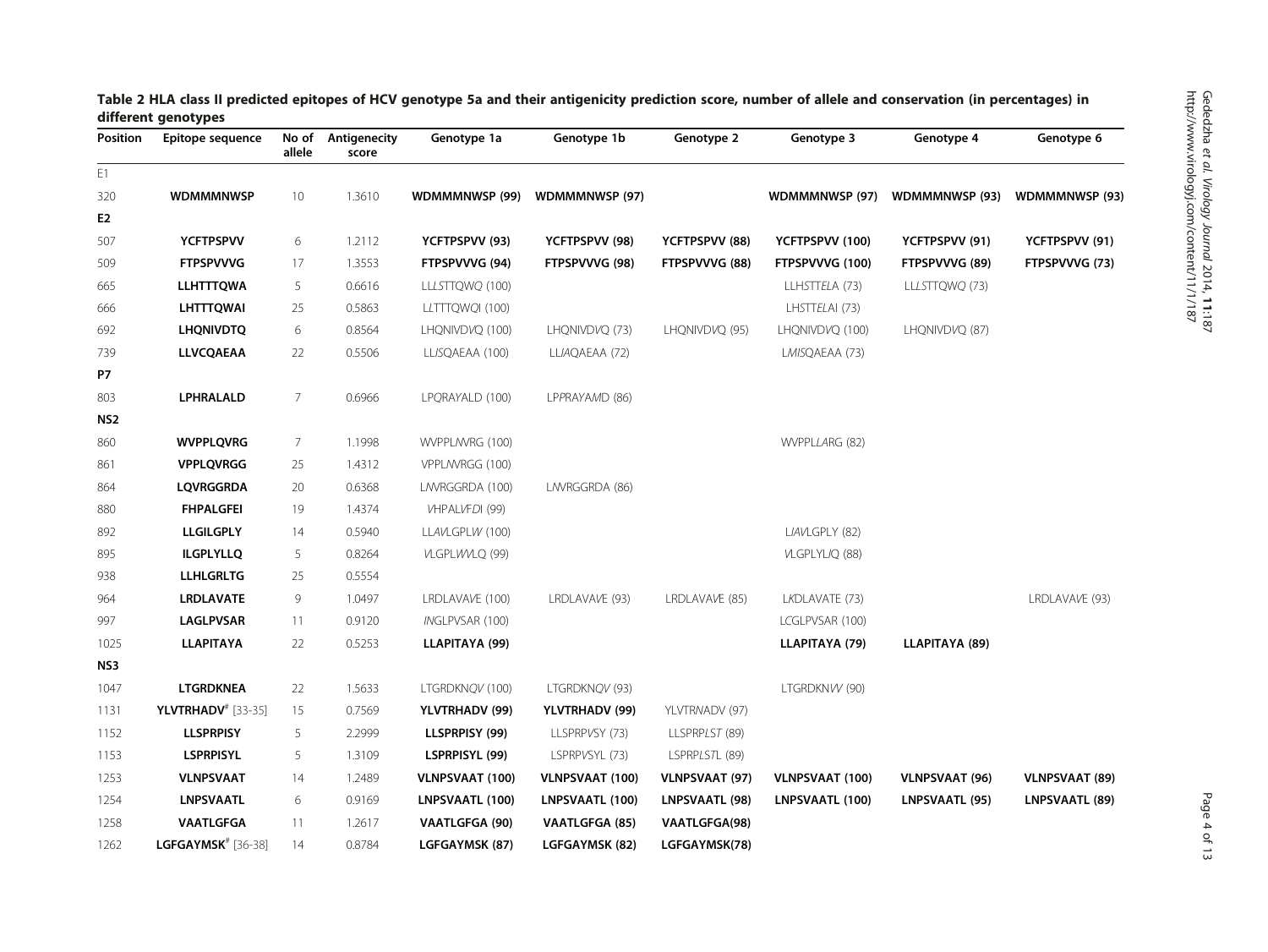|      | amerent genotypes (commuta) |    |        |                        |                       |                       |                        |                       |                       |
|------|-----------------------------|----|--------|------------------------|-----------------------|-----------------------|------------------------|-----------------------|-----------------------|
| 1264 | <b>FGAYMSKAY</b>            | 14 | 0.6561 | FGAYMSKAH (100)        | FGAYMSKAH (82)        |                       |                        |                       |                       |
| 1327 | <b>LGIGTVLDQ</b>            | 42 | 0.5607 | LGIGTVLDQ (97)         | LGIGTVLDQ (88)        | LGIGTVLDQ (98)        | LGIGTVLDQ (100)        | LGIGTVLDQ (93)        | LGIGTVLDQ (96)        |
| 1373 | <b>IPFYGRAIP</b>            | 16 | 0.5679 | IPFYGKAIP (100)        | IPFYGKAIP (93)        | IPFYGKAIP (81)        |                        |                       |                       |
| 1375 | <b>FYGRAIPLA</b>            | 22 | 1.0280 | FYGKAIPLE (100)        | FYGKAIPIE (81)        |                       |                        |                       | FYGKAIPLE (71)        |
| 1392 | <b>IFCHSKKKC</b>            | 22 | 1.5437 | <b>IFCHSKKKC (93)</b>  | <b>IFCHSKKKC (94)</b> | <b>IFCHSKKKC (95)</b> | <b>IFCHSKKKC (88)</b>  | <b>IFCHSKKKC (80)</b> | <b>IFCHSKKKC (93)</b> |
| 1415 | <b>VAYYRGLDV</b>            | 21 | 0.8250 | VAYYRGLDV (98)         | VAYYRGLDV (96)        | VAYYRGLDV (92)        | VAYYRGLDV (79)         | VAYYRGLDV (91)        | VAFYRGVDV (89)        |
| 1418 | <b>YRGLDVAVI</b>            | 51 | 1.0522 | YRGLDVSVI (100)        | YRGLDVSVI (97)        | YRGLDVSVI (84)        | YRGLDVSVI (85)         | YRGLDVSVI (91)        | YRGVDVSVI (67)        |
| 1482 | <b>VSRSQRRGR</b>            | 12 | 2.0649 | VSRTQRRGR (100)        | VSRSQRRGR (93)        | VSRSQRRGR (96)        | VSRSQRRGR (97)         | <b>VSRSQRRGR (98)</b> | VSRSQRRGR (73)        |
| 1561 | <b>VFTGLTNID</b>            | 9  | 1.1689 | VFTGLTHID (100)        | VFTGLTHID (96)        | VFTGLTHID (98)        | VFTGLTHID (97)         |                       | VFTGLTHID (89)        |
| 1583 | <b>FPYLVAYQA</b>            | 24 | 0.6584 |                        | FPYLVAYQA (85)        |                       |                        |                       | FAYLVAYQA (78)        |
| 1585 | <b>YLVAYQATV</b> # [25,39]  | 17 | 0.5020 | YLVAYQATV (99)         | YLVAYQATV (85)        | YLTAYQATV (70)        |                        | YLVAYQATV (87)        | YLVAYQATV (91)        |
| 1586 | <b>LVAYQATVC</b>            | 28 | 0.6052 | LVAYQATVC (99)         | LVAYQATVC (85)        |                       |                        | LVAYQATVC (82)        | LVAYQATVC (91)        |
| 1631 | <b>VONEITLTH</b>            | 35 | 1.1979 | VQNEVTLTH (100)        |                       |                       |                        | VQNEVTLTH (80)        |                       |
| 1641 | <b>ITKYIMACM</b>            | 8  | 0.6964 | VTKYIMTCM (100)        |                       | VTKYIATCM (94)        |                        | <b>ITKYIMACM (75)</b> | ITKYIMTCM (87)        |
| 1645 | <b>IMACMSADL</b>            | 22 | 0.8406 | IMTCMSADL (100)        | <b>IMACMSADL (82)</b> | IATCMQADL (99)        | <b>IMACMSADL (70)</b>  | IMACMSADL (93)        | IMTCMSADL (87)        |
| NS4B |                             |    |        |                        |                       |                       |                        |                       |                       |
| 1733 | <b>LGLIGTAGQ</b>            | 43 | 1.2450 |                        |                       |                       |                        |                       |                       |
| 1765 | <b>MWNFVSGIQ</b>            | 18 | 1.2300 | MWNF/SGIQ (100)        | MWNF/SGIQ (95)        | MWNF/SGIQ (96)        | MWNFVSGIQ (100)        | MWNF/SGIQ (87)        |                       |
| 1766 | <b>WNFVSGIQY</b>            | 22 | 0.6246 | WNF/SGIQY (100)        | WNF/SGIQY (95)        | WNF/SGIQY (96)        | WNFVSGIQY (100)        | WNF/SGIQY (87)        | WNFVSGIQY (91)        |
| 1791 | <b>MSFTAAVTS</b>            | 8  | 0.7414 | MAFTAAVTS (100)        | MAFTASITS (88)        | MAFSAALTS (93)        | MAFTASVTS (92)         | <b>MSFTAAVTS (93)</b> |                       |
| 1812 | LGGWVASQI                   | 16 | 0.608  | LGGWVAAQL (100)        | LGGWVAAQL (95)        |                       | LGGWVATHL (88)         | LGGWVASQI (96)        |                       |
| 1849 | <b>IDILAGYGA</b>            | 9  | 0.7525 | VDILAGYGA (100)        | VDILAGYGA (97)        |                       | LDILAGYGA (79)         | VDILAGYGA (84)        |                       |
| 1863 | <b>LVAFKIMCG</b>            | 47 | 1.0160 | LVAFKIMSG (100)        |                       | LVAFKIMSG (95)        | LVAFKIMGG (100)        | WTFKIMSG (89)         | LVAFKIMSG (84)        |
| 1879 | <b>LVNLLPSIL</b>            | 51 | 0.7592 | LVNLLPAIL (100)        | LVNLLPAIL (90)        |                       | MVNLLPAIL (92)         | LVNLLPAIL (73)        |                       |
| 1880 | <b>VNLLPSILC</b>            | 51 | 0.9874 | VNLLPAILS (100)        | VNLLPAILS (92)        |                       | VNLLPAILS (94)         | VNLLPAILS (89)        | VNLLPALLS (82)        |
| 1883 | <b>LPSILCPGA</b>            | 6  | 0.7104 | LPAILSPGA (100)        | LPAILSPGA (99)        | LPAILSPGA (74)        | LPAILSPGA (100)        | LPAILSPGA (89)        | LPALLSPGA (84)        |
| 1886 | <b>ILCPGALVV</b>            | 9  | 0.9365 | ILSPGALW (100)         | ILSPGALW (99)         | ILSPGALW (98)         | ILSPGALW (100)         | ILSPGALW (91)         | LLSPGALW (89)         |
| 1892 | <b>LVVGVICAA</b>            | 30 | 0.7097 | LWGVVCAA (100)         | LWGVVCAA (98)         | LVVGVICAA (97)        | LVVGVICAA (94)         | LWGVVCAA (89)         | LWGVVCAA (93)         |
| 1893 | VVGVICAAV                   | 50 | 0.9530 | WGVVCAAI (100)         | WGVVCAAI (96)         | WGVICAAI (98)         | WGVICAAI (85)          | WGVVCAAI (91)         | WGVVCAAI (76)         |
| 1896 | <b>VICAAVLRR</b>            | 35 | 0.9887 | VVCAA/LRR (100)        | VVCAA/LRR (95)        | VICAA/LRR (97)        | VICAA/LRR (85)         | VVCAA/LRR (91)        | <b>VVCAAILRR (76)</b> |
| 1897 | <b>ICAAVLRRH</b>            | 12 | 1.2316 | VCAA/LRRH (100)        | VCAA/LRRH (97)        | ICAA/LRRH (97)        | ICAA/LRRH (85)         | VCAA/LRRH (89)        |                       |
| 1916 | <b>MNRLIAFAS</b>            | 48 | 0.5291 | <b>MNRLIAFAS (100)</b> | <b>MNRLIAFAS (99)</b> | <b>MNRLIAFAS (99)</b> | <b>MNRLIAFAS (100)</b> | <b>MNRLIAFAS (93)</b> | <b>MNRLIAFAS (96)</b> |

Table 2 HLA class II predicted epitopes of HCV genotype 5a and their antigenicity prediction score, number of allele and conservation (in percentages) in different genotypes (Continued)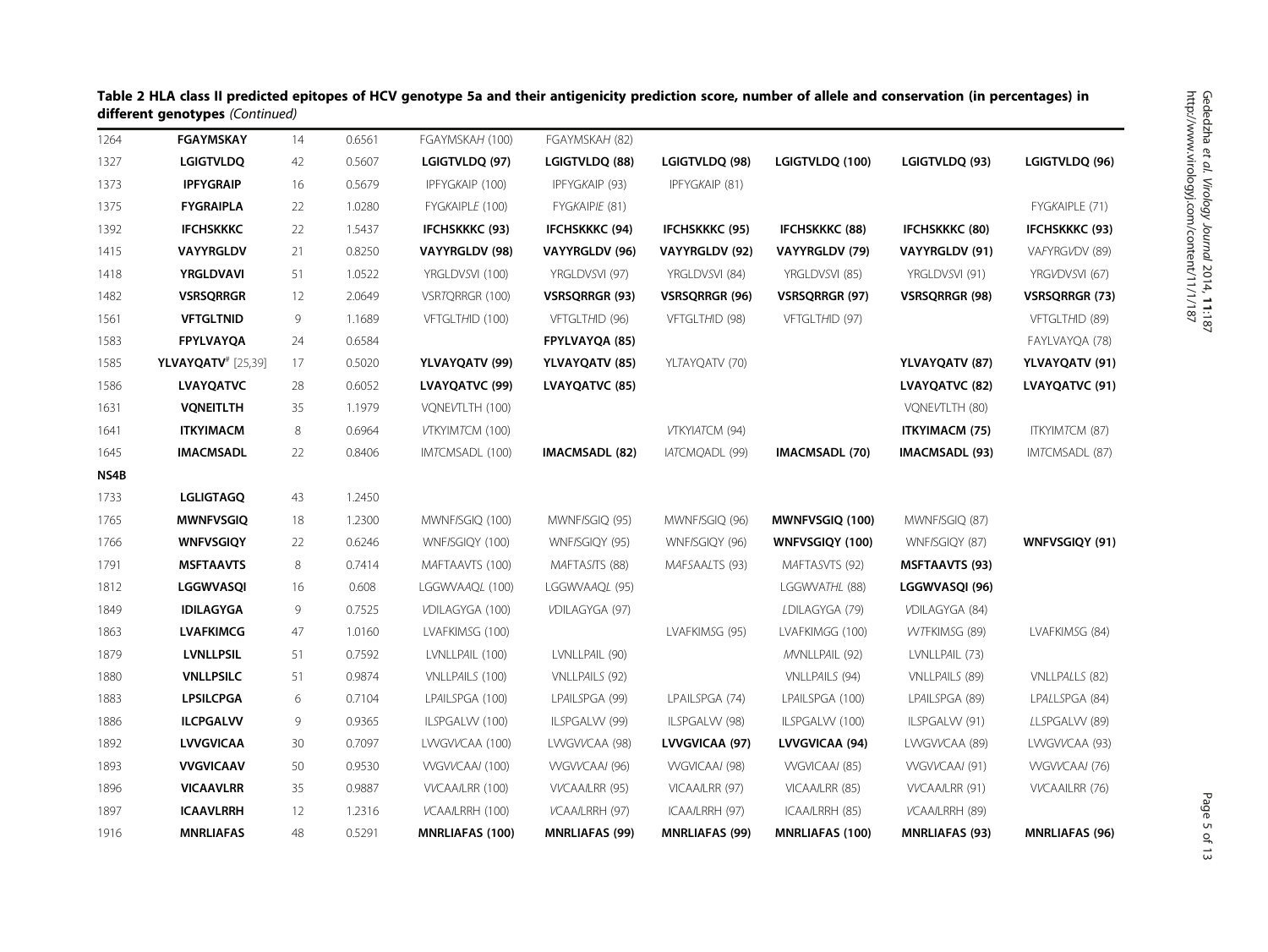| 1919 | <b>LIAFASRGN</b>            | 24 | 2.0235 | LIAFASRGN (100)        | LIAFASRGN (99)        | LIAFASRGN (98)        | LIAFASRGN (100)        | LIAFASRGN (93)        | LIAFASRGN (96)        |
|------|-----------------------------|----|--------|------------------------|-----------------------|-----------------------|------------------------|-----------------------|-----------------------|
| 1922 | <b>FASRGNHVS</b>            | 18 | 1.2938 | <b>FASRGNHVS (100)</b> | <b>FASRGNHVS (98)</b> | FASRGNHVA (97)        | <b>FASRGNHVS (94)</b>  | <b>FASRGNHVS (82)</b> | <b>FASRGNHVS (93)</b> |
| NS5A |                             |    |        |                        |                       |                       |                        |                       |                       |
| 1994 | <b>WLQAKLLPQ</b>            | 33 | 1.1603 | WLKAKLMPQ (100)        | WLQSKLLPR (84)        |                       |                        |                       |                       |
| 2101 | <b>YITGVTQDN</b>            | 6  | 1.1358 | YVTGMTTDN (100)        |                       |                       |                        |                       |                       |
| 2105 | <b>VTQDNLKCP</b>            | 6  | 1.0178 | MTTDNLKCP (100)        |                       |                       |                        |                       |                       |
| 2237 | <b>MGGNITRVE</b>            | 20 | 1.2656 | <b>MGGNITRVE (92)</b>  | <b>MGGNITRVE (96)</b> |                       | MGSNITRVE (91)         |                       |                       |
| 2285 | <b>LPVWARPGY</b>            | 9  | 0.6143 | LP/WARPDY (100)        |                       |                       |                        |                       | LP/WARPDY (78)        |
| NS5B |                             |    |        |                        |                       |                       |                        |                       |                       |
| 2422 | <b>MSYSWTGAL</b>            | 9  | 0.5749 | <b>MSYSWTGAL (76)</b>  | MSY7WTGAL (94)        | <b>MSYSWTGAL (97)</b> | <b>MSYSWTGAL (85)</b>  | <b>MSYSWTGAL (91)</b> |                       |
| 2451 | <b>LRHHNLVYS</b>            | 40 | 1.2321 | <b>LRHHNLVYS (89)</b>  | LRHHNMVYA (86)        |                       | LRHHNLVYS (97)         |                       |                       |
| 2523 | <b>YGAKEVRSL</b>            | 24 | 1.1739 | YGAKDVRCH (100)        | YGAKDVRNL (85)        | FGAKEVRSL (92)        | YSAKDVRSL (76)         |                       |                       |
| 2559 | <b>MAKNEVFAV</b>            | 18 | 0.8466 | MAKNEVFCV (100)        | MAKNEVFCV (81)        | MAKNEVFCV (65)        | MAKNEVFCV (85)         |                       | MAKNEVFCV (96)        |
| 2564 | <b>VFAVEPSKG</b>            | 10 | 0.7925 | VFCVOPEKG (100)        | VFCVQPEKG (89)        |                       |                        |                       |                       |
| 2637 | <b>FSYDTRCFD</b>            | 11 | 15808  | <b>FSYDTRCFD (99)</b>  |                       | <b>FSYDTRCFD (95)</b> | <b>FSYDTRCFD (100)</b> | <b>FSYDTRCFD (93)</b> | <b>FSYDTRCFD (87)</b> |
| 2660 | <b>YQSCDLQPE</b>            | 11 | 1.3802 | YQCCDLDPQ (100)        | YQCCDLAPE (94)        |                       |                        |                       |                       |
| 2696 | <b>YRRCRASGV</b>            | 41 | 1.2642 | <b>YRRCRASGV (99)</b>  | <b>YRRCRASGV (99)</b> | <b>YRRCRASGV (98)</b> | <b>YRRCRASGV (97)</b>  |                       |                       |
| 2778 | <b>YDLELVTSC</b>            | 6  | 1.0923 | YDLEL/TSC (100)        | YDLEL/TSC (96)        | YDLEL/TSC (98)        | YDLELITSC (91)         |                       | YDLEL/TSC (96)        |
| 2850 | <b>FSVLQSQEQ</b>            | 21 | 0.8451 |                        | FS/LLAQEQ (84)        |                       |                        | FS/LQSQEA (78)        |                       |
| 2871 | <b>VYSVTPLDL</b>            | 29 | 2.0113 | CYSIEPLDL (100)        | CYSIEPLDL (75)        |                       | TYSVTPLDL (91)         | TYS/TPLDL (87)        |                       |
| 2883 | <b>IQRLHGLSA</b>            | 50 | 0.4322 | IQRLHGLSA (98)         | IQRLHGLSA (72)        | IQYLAGLST (93)        | IERLHGLSA (79)         | IQRLHGLSA (75)        | IQRLHGMAA (96)        |
| 2889 | LSAFSLHSY <sup>#</sup> [40] | 6  | 0.6007 | LSAFSLHSY (99)         | LSAFSLHSY (97)        |                       |                        | LSAFTLHGY (80)        | MAAFSLHGY (89)        |

Table 2 HLA class II predicted epitopes of HCV genotype 5a and their antigenicity prediction score, number of allele and conservation (in percentages) in different genotypes (Continued)

# -indicates that the epitope has been experimentally proven to be a true positive.

Bold- indicates percentage of epitope that is 100% conserved in more than 70% of the sequences analysed in each genotype.

Italic- indicates amino acid(s) variation in epitope in comparison to the predicted epitope.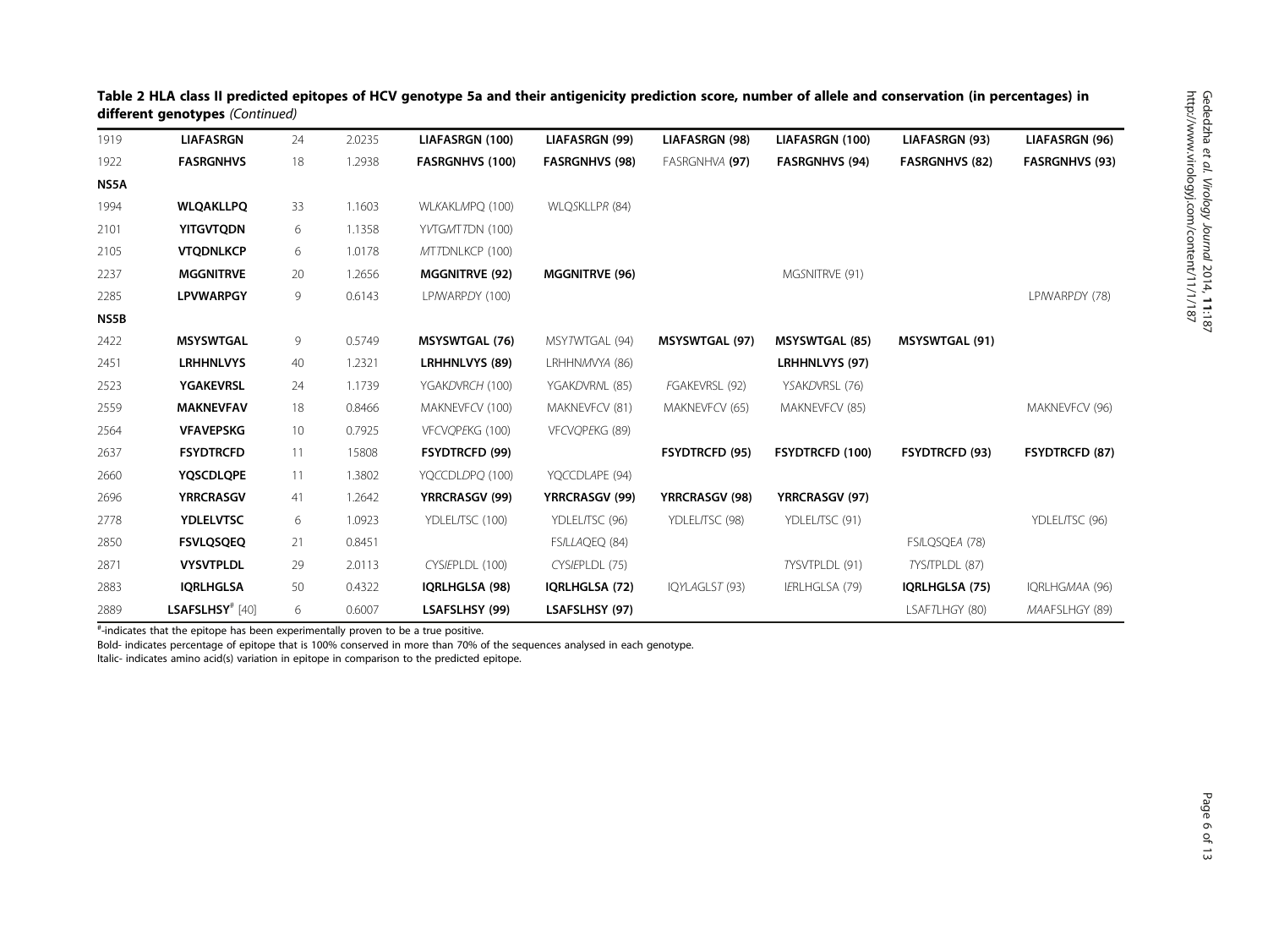epitopes were predicted in the NS3 (30%) followed by the NS4B (23%) proteins (Table 3).

# Epitope binding affinity to common South African HLA class I and HLA class II alleles

Genotype 5 epitopes and their genotypic variants were analysed for their binding affinity to HLA class I and HLA class II alleles most common in South Africa, where genotype 5a is predominating. For HLA class I, 11 of the most common South African HLA-A alleles (HLA-A\*01:01, HLA-A\*02:01, HLA-A\*30:01 and HLA-A\*30:02), HLA-B (HLA-B\*0702, HLA-B\*08:01 and HLA-B\*3501), and HLA-C (HLA-C\*04:01, HLA-C\*06:01, HLA-C\*07:01 and HLA-C\*07:02) were analysed. The limitation of Propred 1 is that it does not cover most of the main HLA class I alleles: HLA-A (HLA-A\*01:01, HLA-A\*30:01 and HLA-A\*30:02), HLA-B (HLA-B\*08:01) and HLA-C (HLA-C\*04:01, HLA-C\*06:01, HLA-C\*07:01 and HLA-C\*07:02) that are observed in South Africa. As a results the IEDB epitope analysis tool was used to predict epitopes of all the 11 most common HLA-A, HLA-B, HLA-C covering HLA class I alleles found in South Africa with the ANN prediction server. Thirteen antigenic epitopes with high binding affinity score of  $<50$  IC<sub>50</sub>nM were predicted. Most epitopes bind with high affinity to single HLA class I alleles with exception of epitope NS5B<sup>2889–2297</sup> LSAFSLHSY that bind with high affinity to 2 HLA-A alleles (HLA-A\*01:01 and HLA-A\*30:02). Four of the epitopes binding to HLA-B\*35:01 followed by HLA-A\*02:01 with 3 epitopes binding to it, however, none of the epitopes bind to HLA-C\*04:01, HLA-C\*06:01 and HLA-C\*07:02 alleles. The NS31359–<sup>1367</sup> shows a level of promiscuity to HLA-A and HLA-B alleles. NS3<sup>1359-1367</sup> HPNIEEVAL bind with intermediate affinity to HLA-B\*07:02, while its genotype 2, 3 and 4 variant HSNIEEVAL bind with poor affinity and genotype 6 variant HPNITETAL bind with high affinity. For HLA-B\*35:01, the NS3<sup>1359-1367</sup> HPNIEEVAL and genotype 6 variant HPNITETAL bind with high affinity while genotype 2, 3 and 4 variant HSNIEEVAL bind with poor affinity. Three (E2<sup>684–692</sup>, NS3<sup>1032–1040</sup> and NS3<sup>1359–1367</sup>) of the thirteen epitopes were predicted by both Propred 1 and IEDB analysis tool (Table [4](#page-7-0)).

For HLA class II alleles, 4 most common HLA-DRB alleles (HLA-DRB1\*03:01, HLA-DRB1\*04:01, HLA-DRB1\*11:01 and HLA-DRB1\*15:01) were analysed. Nineteen antigenic

epitopes with high binding affinity score of  $\langle 50 \text{ IC}_{50} \text{nM} \rangle$ were predicted. The HLA-DRB1\*11:01 has the highest number of binding epitopes (10) followed by HLA-DRB1\*04:01 and HLA-DRB1\*15:01 (7 each). Epitopes NS4B1919–<sup>1927</sup> LIAFASRGN was predicted to be the most promiscuous epitope binding to HLA-DRB1\*04:01, HLA-DRB1\*11:01 and HLA-DRB1\*15:01 with high affinity and HLA-DRB1\*03:01 with intermediate affinity. This epitope conserved in all genotypes. Epitopes  $E2^{507-515}$ , NS4<sup>B1774–1782</sup>, NS4B<sup>1919–1927</sup>, and NS4B<sup>1920–1928</sup> were highly conserved in all genotypes (Table [5\)](#page-9-0).

#### Validation of epitopes

Seven of the predicted epitopes were previously confirmed experimentally by other studies as true positives in comparison with the epitopes analysed in the IEDB resource database. Majority of the epitopes predicted in this study have not been previously tested experimentally. The 'true epitopes' are highlighted by  $($ <sup>#</sup> $)$  in Tables [1,](#page-2-0) [2](#page-3-0) and [4](#page-7-0).

## **Discussion**

Several studies that have published HCV epitopes focused mainly on genotype 1 [[41,42\]](#page-12-0), but most of these studies do not take into account the diversity in other genotypes that are common in developing countries like most African countries. In the present study, predicted antigenic epitopes of HCV genotype 5a proteins from South Africa were analysed followed by conservation with randomly selected genotypes 1–6 references from GenBank. Several studies have confirmed the importance of using immunoinformatics as good predictors for selecting HLA ligands, Tcell epitopes and immunogenicity [\[43\]](#page-12-0). As a result, several immunoinformatics methods have been developed to assist in the identification of HLA binding peptides [[44,45\]](#page-12-0).

For this analysis, near full-length sequences covering all HCV proteins with the exclusion of the 3′end of the NS5B were included to maximize number of epitopes predicted. The use of the whole viral genome for developing epitope vaccines has a potential control over the immune response and eliminating the side effects [\[43](#page-12-0)], and it also increases the chance of detecting a virus at any developmental stage [[46\]](#page-12-0). It has been shown that multiple epitopes from different parts of the HCV genome are important to produce a vaccine that can elicit strong humoral immune responses and multiple specific cellular

Table 3 Distribution of genotype 5a HLA class I and II predicted epitopes in each of the HCV gene

| <b>HLA class</b> | No of predicted epitopes | Distribution of the predicted epitopes in each of the HCV gene <sup>a</sup> |        |                |      |                 |                  |       |        |      |       |
|------------------|--------------------------|-----------------------------------------------------------------------------|--------|----------------|------|-----------------|------------------|-------|--------|------|-------|
|                  |                          |                                                                             | E1     | E <sub>2</sub> | P7   | NS <sub>2</sub> | NS3 <sup>b</sup> | NS4A  | NS4B   | NS5A | NS5B  |
|                  | 24                       | (0)(0)                                                                      | (0)(0) | 3 (12)         | 0(0) | (4)             | 15(63)           | 0 (0) | 0 (0)  | (0)  | 5(21) |
|                  |                          | (0)                                                                         | 1(1)   | 6(8)           | 1(1) | 10(13)          | 23 (30)          | 0(0)  | 18(23) | 5(7) | 13(7) |

<sup>a</sup>Number of epitopes and their percentage in brackets.

<sup>b</sup>HCV gene with highest number of binding epitopes (in bold).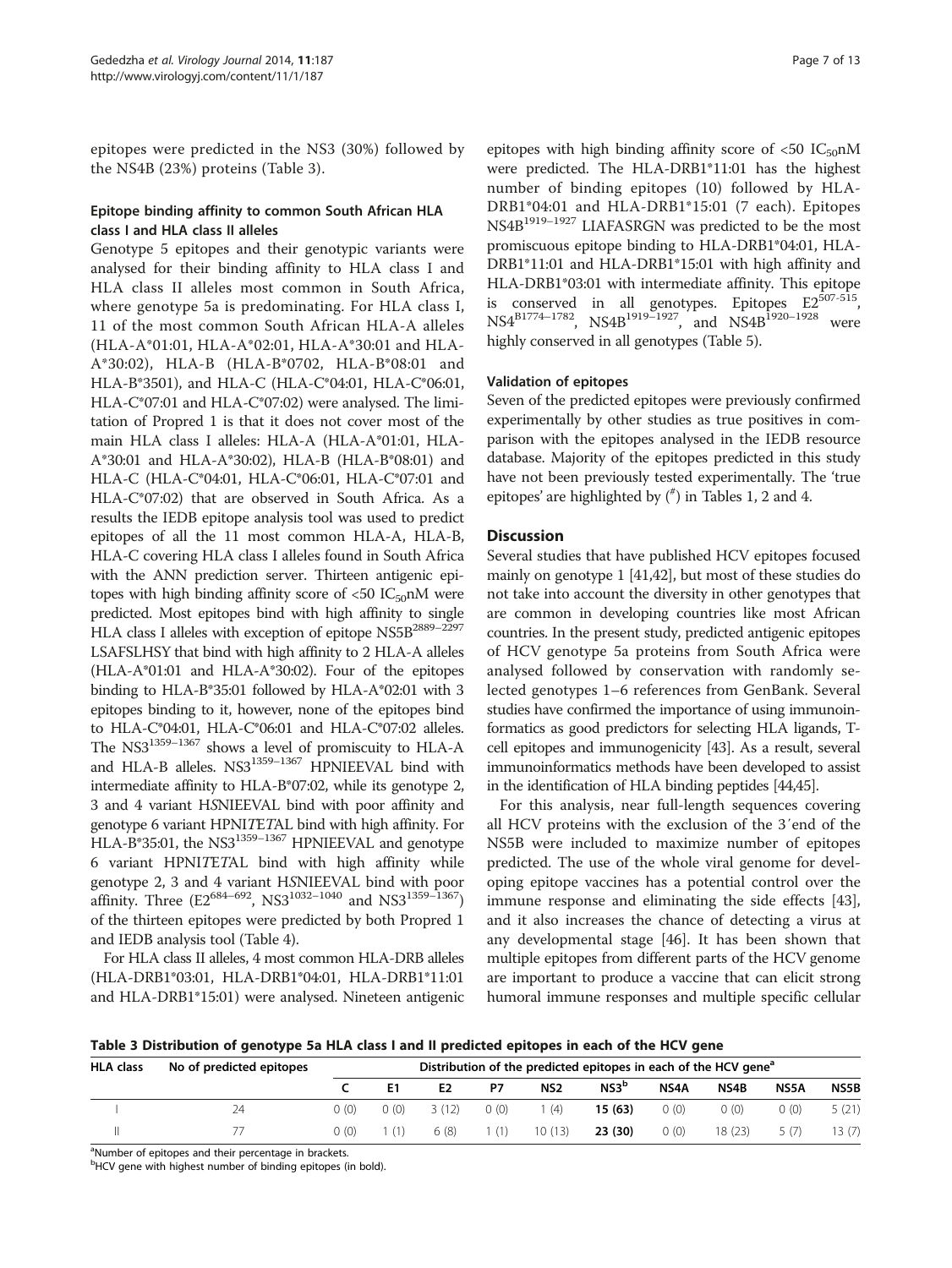| Gene            | Epitope sequence <sup>a</sup>  | Genotype of epitope |                  | HLA I allele types <sup>b</sup> |                  |                 |                 |                 |                  |                   |                   |                   |                   |
|-----------------|--------------------------------|---------------------|------------------|---------------------------------|------------------|-----------------|-----------------|-----------------|------------------|-------------------|-------------------|-------------------|-------------------|
|                 |                                |                     |                  |                                 | HLA-A            |                 |                 | HLA-B           |                  |                   |                   | HLA-C             |                   |
|                 |                                |                     | HLA-<br>A*01:01  | HLA-<br>A*02:01                 | HLA-<br>A*30:01  | HLA-<br>A*30:02 | HLA-<br>B*07:02 | HLA-<br>B*08:01 | HLA-<br>B*35:01  | HLA-<br>$C*04:01$ | HLA-<br>$C*06:02$ | HLA-<br>$C*07:01$ | HLA-<br>$C*07:02$ |
| ${\sf E2}$      |                                |                     |                  |                                 |                  |                 |                 |                 |                  |                   |                   |                   |                   |
| 684             | ALSTGLIHL <sup>#</sup> [25-27] | 1a, 1b, 3, 4,5a, 6  | $+$              | $^{+++}$                        | $\boldsymbol{+}$ | $+$             | $^{+}$          | $+$             | $\! +$           | $+$               | $^{+}$            | $+$               | $+$               |
|                 | ALSTGLLHL                      | $\overline{2}$      | $\boldsymbol{+}$ | $^{+++}$                        | $\boldsymbol{+}$ | $\! +$          |                 | $^{+}$          |                  | $^{+}$            | $+$               | $\! + \!\!\!\!$   | $+$               |
| NS <sub>2</sub> |                                |                     |                  |                                 |                  |                 |                 |                 |                  |                   |                   |                   |                   |
| 1025            | LLAPITAYA                      | 1a, 3, 4, 5a        | $+$              | $^{+++}$                        |                  | $++$            | $+$             | $+$             | $^{+}$           | $^{+}$            | $^{+}$            | $\! + \!\!\!\!$   | $+$               |
|                 | <b>LLAPITAYT</b>               | $\sqrt{2}$          | $^+$             | $^{+++}$                        |                  | $^{++}$         |                 | $^{+}$          | $\boldsymbol{+}$ | $\boldsymbol{+}$  | $+$               | $\! +$            | $+$               |
| NS3             |                                |                     |                  |                                 |                  |                 |                 |                 |                  |                   |                   |                   |                   |
| 1032            | YAQQTRGVL                      | 5a                  | $^{+}$           | $^{+}$                          |                  | $\! +$          | $^{+++}$        | $+$             | $\! +$           | $^{+}$            | $^{+}$            | $^{+}$            | $+$               |
|                 | YAQQTRGLL                      | 1a, 2               | $^+$             |                                 |                  | $\! +$          | $++$            |                 |                  |                   | $+$               | $\! + \!\!\!\!$   | $+$               |
|                 | YSQQTRGLL                      | 1 <sub>b</sub>      | $^{+}$           | $^{+}$                          | $\boldsymbol{+}$ | $\! +$          |                 | $+$             | $+$              | $^{+}$            | $^{+}$            | $+$               |                   |
|                 | YAQQTRGLV                      | 6                   | $^{+}$           | $^{+}$                          | $^{+}$           | $^{+}$          | $^{+}$          |                 | $^{+}$           | $^{+}$            | $^{+}$            | $^{+}$            | $^{+}$            |
| 1242            | AAYAAQGYK                      | 1a, 1b, 4, 5a       | $^{+}$           | $+$                             | $++++$           | $^{+}$          | $+$             | $+$             | $+$              | $+$               | $+$               | $^{+}$            | $+$               |
|                 | AAYASQGYK                      | $\overline{2}$      | $^{+}$           | $^{+}$                          | $++++$           | $^{+}$          | $+$             | $+$             | $+$              | $^{+}$            | $^{+}$            | $\! + \!\!\!\!$   | $+$               |
| 1264            | FGAYMSKAY                      | 5a                  | $^{+}$           | $^{+}$                          | $^{+}$           | $^{+}$          | $+$             | $+$             | $^{+++}$         | $+$               | $^{+}$            | $^{+}$            | $+$               |
|                 | <b>FGAYMSKAH</b>               | 1a, 1b, 2           | $^{+}$           | $^{+}$                          | $\! +$           | $\! +$          | $+$             | $+$             | $\! +$           | $+$               | $^{+}$            | $^{+}$            | $+$               |
| 1359            | HPNIEEVAL <sup>#</sup> [28-31] | 1a, 1b, 5a          | $^{+}$           | $^{+}$                          | $^{+}$           | $^{+}$          | $++$            |                 | $^{+++}$         | $^{+}$            | $^{+}$            | $^{+}$            | $+$               |
|                 | HSNIEEVAL                      | 2, 3, 4             | $^{+}$           | $^{+}$                          | $^{+}$           | $\! +$          | $\! + \!\!\!\!$ | $+$             | $\! +$           | $+$               | $^{+}$            | $^{+}$            | $\! + \!\!\!\!$   |
|                 | <b>HPNITETAL</b>               | 6                   | $^{+}$           | $^{+}$                          | $^{+}$           | $^{+}$          | $^{+++}$        | $+$             | $+++$            | $^{+}$            | $^{+}$            | $^{+}$            | $+$               |
| 1367            | LPSEGEIPF                      | 5a                  | $^{+}$           | $^{+}$                          | $\boldsymbol{+}$ | $^{+}$          | $^{++}\,$       |                 | $+++$            | $^{+}$            | $^{+}$            | $\! +$            |                   |
|                 | LGHEGEIPF                      | $\overline{2}$      | $^{+}$           | $^{+}$                          | $^{+}$           | $\! +$          | $^{+}$          |                 | $++$             | $^{+}$            | $^{+}$            | $+$               | $\! + \!\!\!\!$   |
|                 | LGSEGEIPF                      | $\overline{3}$      | $^{+}$           | $+$                             | $^{+}$           | $^{+}$          | $^{+}$          |                 | $^{++}$          | $^{+}$            | $^{+}$            | $^{+}$            |                   |
|                 | LPTTGEIPF                      | 4, 6                | $^{+}$           | $^{+}$                          | $^{+}$           | $^{+}$          | $++$            |                 | $^{+++}$         | $^{+}$            | $^{+}$            | $+$               |                   |
| 1585            | YLVAYQATV <sup>#</sup> [25,39] | 1a, 1b, 4, 5a, 6    | $^{+}$           | $^{+++}$                        | $^{+}$           | $^{+}$          | $^{+}$          | $\! +$          | $\! +$           | $^{+}$            | $^{+}$            | $\! +$            |                   |
|                 | <b>YLTAYQATV</b>               | 2, 3                | $+$              | $^{+++}$                        | $^{+}$           | $^{+}$          | $^{+}$          | $+$             | $^{+}$           | $^{+}$            | $^{+}$            | $^{+}$            | $+$               |
| NS5A            |                                |                     |                  |                                 |                  |                 |                 |                 |                  |                   |                   |                   |                   |
| 1927            | NHVSPTHYV                      | 1a, 1b, 3, 4,5a, 6  | $^{+}$           | $^{+}$                          | $\boldsymbol{+}$ | $\! +$          | $^{+}$          |                 | $\, +$           | $+$               | $^{++}$           | $+++$             | $+$               |
|                 | NHVAPTHYV                      | $\overline{2}$      | $+$              | $^{+}$                          | $^{+}$           | $^{+}$          | $+$             |                 | $\! +$           | $^{+}$            | $+$               | $++$              | $+$               |
| 2285            | LPVWARPGY                      | 5a                  | $^{+}$           | $^{+}$                          | $^{+}$           | $^{+}$          | $+$             | $+$             | $^{+++}$         | $^{+}$            | $^{+}$            | $\! + \!\!\!\!$   |                   |
|                 | <b>LP/WARPDY</b>               | 1a, 3, 4, 6         | $^{+}$           | $^{+}$                          | $^{+}$           | $^{+}$          | $^{+}$          | $^{+}$          | $^{+++}$         | $^{+}$            | $^{+}$            | $\! + \!\!\!\!$   | $+$               |
|                 | <b>LPAWARPDY</b>               | $\overline{2}$      | $^{+}$           | $+$                             | $^{+}$           | $\ddot{+}$      | $+$             | $+$             | $^{+++}$         | $^{+}$            | $+$               | $+$               | $+$               |

# <span id="page-7-0"></span>Table 4 Binding affinity scores of predicted epitopes and their variants to common HLA I allele types prevalent in South Africa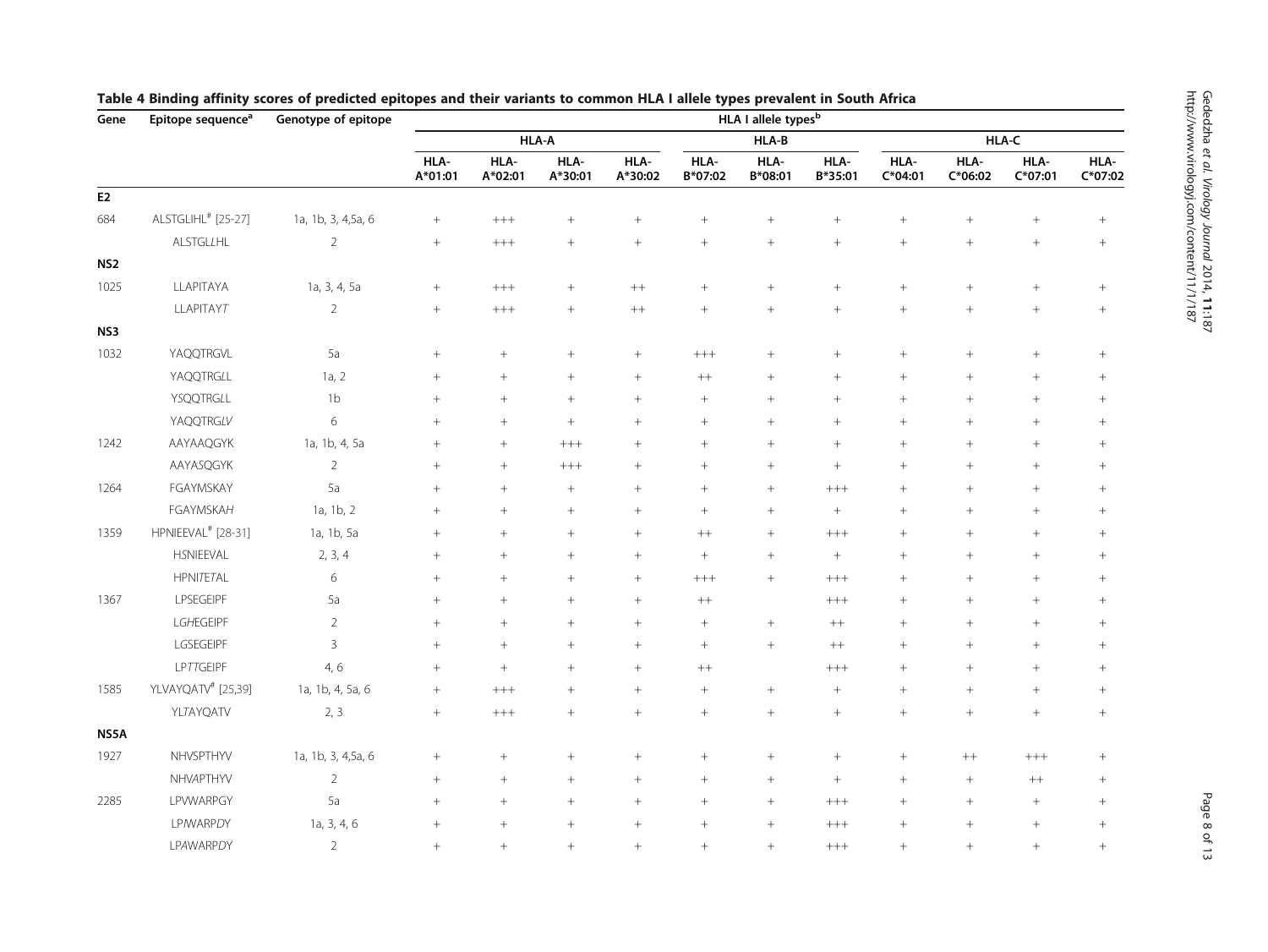| NS5B |                  |                        |        |        |       |        |        |        |         |     |         |       |        |
|------|------------------|------------------------|--------|--------|-------|--------|--------|--------|---------|-----|---------|-------|--------|
| 2696 | YRRCRASGV        | 1a, 1b, 2, 3, 5a       | $^{+}$ | $^{+}$ | $+$   | $+$    | $^{+}$ | $++$   | $+$     | $+$ | $^{++}$ | $+++$ | $++$   |
| 2763 | <b>MTRYSAPPG</b> | 1a, 1b, 2, 3, 4, 5a, 6 | $+$    | $^{+}$ | $+++$ | $^{+}$ | $^{+}$ | $^{+}$ | $^+$    | $+$ | $^{+}$  | $+$   | $+$    |
| 2889 | LSAFSLHSY# [40]  | 1a, 1b, 5a             | $+++$  | $^{+}$ | $+$   | $+++$  | $^{+}$ | $^+$   | $^{++}$ | $+$ | $^{+}$  | $+$   | $^{+}$ |
|      | <b>LSAFTLHSY</b> |                        | $+++$  | $^{+}$ | $+$   | $+++$  | $^{+}$ | $^{+}$ | $^{++}$ | $+$ | $^{+}$  | $+$   | $^{+}$ |
|      | <b>LSAFTLHGY</b> | 4                      | $+++$  | $^{+}$ | $+$   | $+++$  | $^{+}$ | $^+$   | $+$     | $+$ | $^{+}$  | $\pm$ | $+$    |

#### Table 4 Binding affinity scores of predicted epitopes and their variants to common HLA I allele types prevalent in South Africa (Continued)

# -indicates that the epitope has been experimentally proven to be a true positive.

<sup>a</sup>-italics indicates amino acid(s) variation in epitope in comparison to the predicted epitope.

<sup>a</sup>–italics indicates amino acid(s) variation in epitope in comparison to the predicted epitope.<br><sup>b</sup>+++ indicates high binding affinity (<50 lC<sub>so</sub>nm), ++ indicates medium binding affinity (>50 lC<sub>so</sub>nm, <500 lC<sub>so</sub>nm), +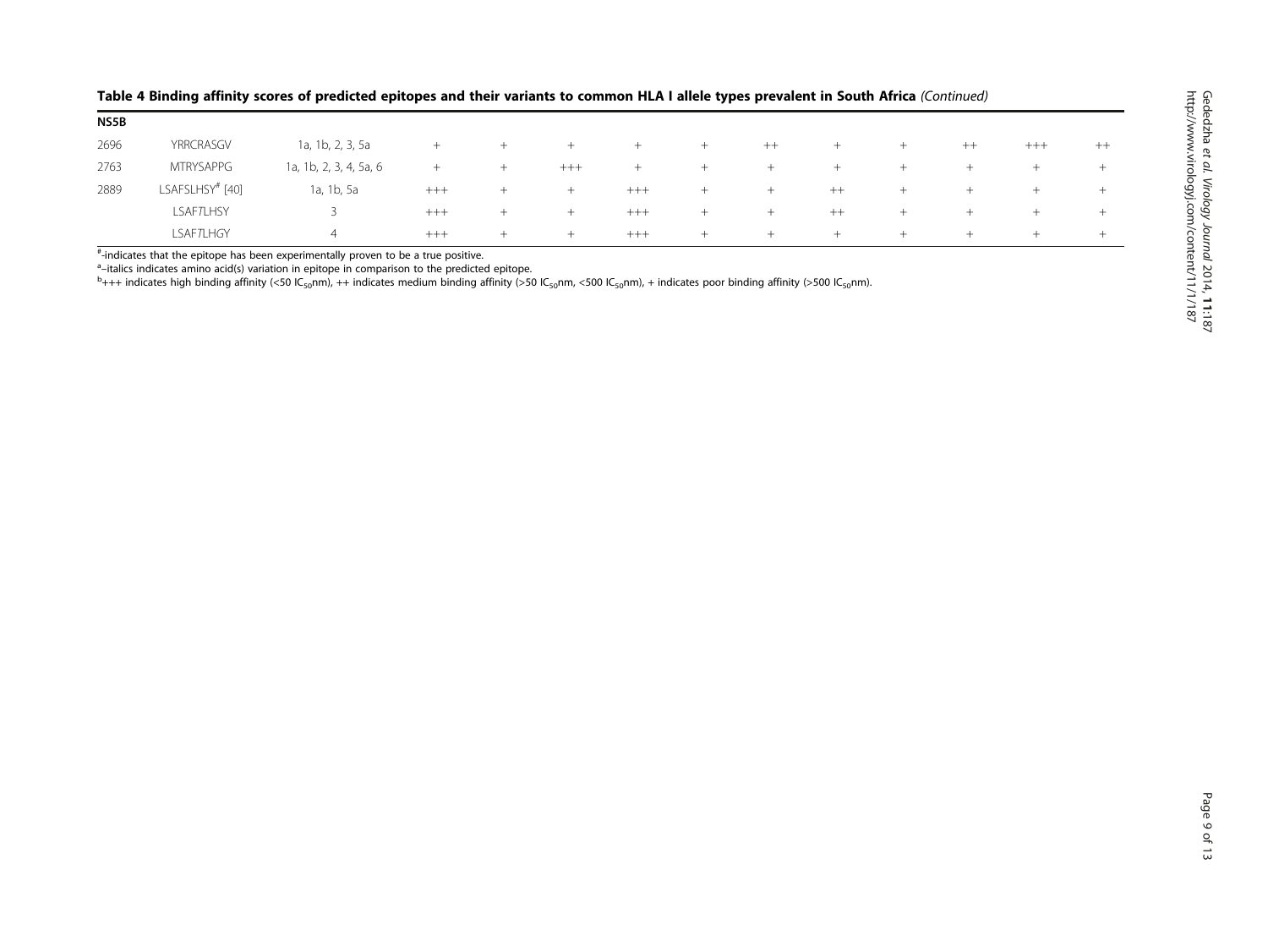| Position        | <b>Predicted epitopes</b> | Genotype of epitope    | HLA II- DRB1 allele types <sup>a</sup> |                  |                  |                  |  |  |  |  |
|-----------------|---------------------------|------------------------|----------------------------------------|------------------|------------------|------------------|--|--|--|--|
|                 |                           |                        | HLA-DRB1*03:01                         | HLA-DRB1*04:01   | HLA-DRB1*11:01   | HLA-DRB1*15:01   |  |  |  |  |
| E <sub>2</sub>  |                           |                        |                                        |                  |                  |                  |  |  |  |  |
| 507             | YCFTPSPVV                 | 1a, 1b, 2, 3, 4, 5a, 6 | $+$                                    | $++++$           | $^{+}$           | $^{+++}$         |  |  |  |  |
| 695             | NIVDTQYLY                 | 5a                     | $^{+}$                                 | $++++$           | $^{+}$           | $^{+++}$         |  |  |  |  |
| NS <sub>2</sub> |                           |                        |                                        |                  |                  |                  |  |  |  |  |
| 938             | <b>LLHLGRLTG</b>          | 5a                     | $\! +$                                 | $^{++}$          | $^{+++}$         | $+$              |  |  |  |  |
| 1025            | LLAPITAYA                 | 1a, 3, 4, 5a,          | $^{+}$                                 | $++$             | $++++$           | $^{++}\,$        |  |  |  |  |
| NS3             |                           |                        |                                        |                  |                  |                  |  |  |  |  |
| 1129            | <b>DLYLVTRHA</b>          | 1a, 1b, 5a             | $+$                                    | $^{+}$           | $^{+++}$         | $+$              |  |  |  |  |
| 1131            | YLVTRHADV                 | 1a, 1b, 5a             | $\! + \!\!\!\!$                        | $\! + \!\!\!\!$  | $++++$           | $\! + \!\!\!\!$  |  |  |  |  |
| 1391            | <b>LIFCHSKKK</b>          | 1b, 2, 3, 4, 5a, 6     | $^{+}$                                 | $+$              | $++++$           | $\! + \!\!\!\!$  |  |  |  |  |
| 1417            | YYRGLDVAV                 | 5a                     | $^{+}$                                 | $++++$           | $^{++}\,$        | $+$              |  |  |  |  |
| 1464            | <b>FSLDPTFTI</b>          | 1a, 1b, 2, 5a          | $+$                                    | $+++$            | $^{+++}$         | $\boldsymbol{+}$ |  |  |  |  |
| 1535            | TTVRLRAYL                 | 3, 5a, 6               | $\! + \!\!\!\!$                        | $\boldsymbol{+}$ | $\boldsymbol{+}$ | $^{+++}$         |  |  |  |  |
| 1562            | <b>FTGLTNIDA</b>          | 5a                     | $^{+}$                                 | $++++$           | $^{++}$          | $+$              |  |  |  |  |
| 1666            | <b>WAALAAYC</b>           | 5a                     | $^{+}$                                 | $^{+}$           | $^{+}$           | $++++$           |  |  |  |  |
| NS4B            |                           |                        |                                        |                  |                  |                  |  |  |  |  |
| 1774            | YLAGLSTLP                 | 1a, 1b, 2, 3, 4, 5a, 6 | $^{+}$                                 | $+++$            | $\, +$           | $+$              |  |  |  |  |
| 1919            | LIAFASRGN                 | 1a, 1b, 2, 3, 4, 5a, 6 | $^{++}$                                | $^{+++}$         | $++++$           | $^{+++}$         |  |  |  |  |
| 1920            | <b>IAFASRGNH</b>          | 1a, 1b, 2, 3, 4, 5a, 6 | $+$                                    | $^{+}$           | $^{+++}$         | $\boldsymbol{+}$ |  |  |  |  |
| NS5A            |                           |                        |                                        |                  |                  |                  |  |  |  |  |
| 1994            | WLQAKLLPQ                 | 5a                     |                                        | $++$             | $++++$           |                  |  |  |  |  |
| 2099            | YHYITGVTQ                 | 5a                     | $^{+}$                                 | $++$             | $++++$           | $^{++}$          |  |  |  |  |
| NS5B            |                           |                        |                                        |                  |                  |                  |  |  |  |  |
| 2450            | LLRHHNLVY                 | 1a, 3, 5a              | $\boldsymbol{+}$                       | $^{++}\,$        | $^{++}$          | $+++$            |  |  |  |  |
| 2579            | LIVYPDLGV                 | 2, 3, 4, 5a, 6         | $+$                                    | $\! + \!\!\!\!$  | $\! + \!\!\!\!$  | $^{+++}$         |  |  |  |  |

<span id="page-9-0"></span>Table 5 Binding affinity scores of predicted epitopes and their variants to common HLA class II allele types prevalent in South Africa

 $a_{+++}$  indicates high binding affinity (<50 IC<sub>50</sub>nm), ++ indicates medium binding affinity (>50 IC<sub>50</sub>nm, <500 IC<sub>50</sub>nm), + indicates poor binding affinity (>500 IC<sub>50</sub>nm).

immune responses [\[47](#page-12-0)]. A polyepitope-based strategy with multiple components combining core, E1, and E2 proteins; and conserved T-cell epitopes in the NS proteins has been suggested to be a good vaccine candidate for HCV [\[48](#page-12-0)].

High number of epitopes was predicted for HLA class II as compared to class I. The findings of this study are consistent with a study by Shehzadi et al. that predicted epitopes in genotype 3 from Pakistan. The study showed that majority of predicted epitopes were found in the NS3 protein for both HLA class I and HLA class II alleles and most of the epitopes were conserved among different genotypes [\[49\]](#page-12-0). Although the NS3 region is one of the conserved regions in HCV, variability in the nucleotide and amino acids has been reported by several studies in the same genotype and also in different genotypes [[50,51](#page-12-0)]. A recent study that analysed 1568 NS3-protease sequences from genotypes 1–6 reported that the protease

amino acids sequence was moderately conserved and majority of the amino acids clustered in small regions. Of the 181 amino acids analysed 47% showed <1% variability among all HCV genotypes, and 17.1% amino acid positions showing >25.1% variability [[51\]](#page-12-0). The NS3 is considered to be a good cellular target candidate for a therapeutic vaccine [[52\]](#page-12-0) since majority of the HCV viral epitopes recognized by CD8+ and CD4+ T-cells are located in the NS3 region [[53-56\]](#page-12-0). The NS3 specific CD4+ and CD8+ T-cell responses were reported in patient responders to interferon therapy [[57\]](#page-12-0) and in spontaneous clearance of HCV [\[58](#page-12-0)].

Most of the predicted epitopes in the study sequence were found to be conserved across different HCV genotypes with a higher number of epitopes conserved at the anchor residues. The anchor residues are important for epitope high binding affinity to HLA [[59\]](#page-12-0). Conserved epitopes might influence the immunogenic potential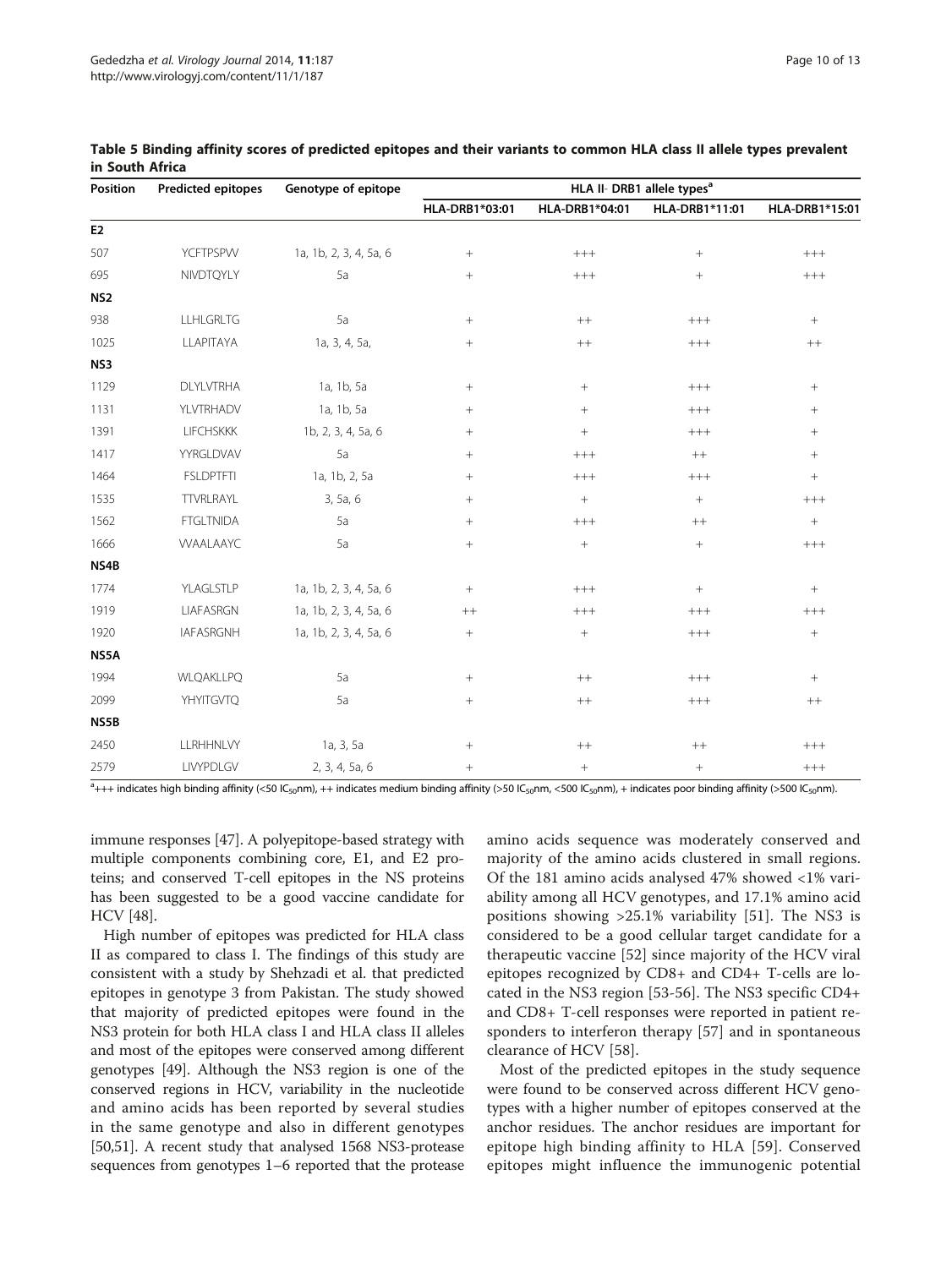since mutations within the epitopes can increase the chance of immune escape [\[60\]](#page-12-0). For a vaccine to be effective globally the selected epitopes must cover HLAs of different populations and it must also be conserved among different genotypes. The high mutation rates of viral epitopes and HLA polymorphisms are some of the challenges that are associated with the development of peptide vaccines [[61](#page-12-0)]. Successful epitope vaccine design requires a broad knowledge of HCV genotype diversity. This will help in the proper selection of conserved HCV-specific T-cell epitopes that will help in avoiding HCV immune evasion [[62](#page-12-0)]. This study attempted to ensure maximal coverage of HLA polymorphism and different genotypes by analyzing conserved epitopes considering different HLA alleles.

Majority of the epitopes predicted from HCV proteins isolated from South African genotype 5a were good binders against HLA alleles that are found worldwide. HLA is both polygenic and polymorphic, and the pool of HLA molecules differs for every individual. Different HLA alleles bind peptides with a particular sequence pattern [[63](#page-12-0)]. For an HLA allele to be covered by a set of epitopes, at least one of the epitopes should be capable of inducing an immune response when bound to the corresponding HLA molecule [\[46\]](#page-12-0). The epitopes predicted in this study bind to many HLA alleles including the ones common in South Africa and can be used for designing good vaccine candidates that will eventually work in genetically diverse populations. In-vitro and in-silico studies have showed that HLA alleles preferentially bind to conserved regions of viral proteins in human viruses [[64](#page-12-0)].

Very few epitopes were found to be experimentally true positive, however this can be due to the fact that most of the previous studies focused on genotype 1. A limitation of the study was a lack of in-vivo and in-vitro studies to confirm the predicted immunogenic epitopes, which will be the focus of future studies. However in-silico studies still provide the basis for designing good vaccine candidates.

In conclusion, the results of this study demonstrated antigenic T-cell epitopes that are conserved among genotypes and good HLA binders derived from genotype 5a sequences that can be good candidates for vaccine development. Predicted epitopes analysed in this study will contribute to the future design of an efficient vaccine with the use of conserved epitopes to avoid variation in genotypes and as such, it will be able to induce broad HCV specific immune responses. Conserved epitopes among different genotypes will be experimentally tested in the future to determine their involvement in immune response.

# Methods

## Ethical statement

The study was approved by the Medunsa Research and Ethics Committee of the Faculty of Health Sciences at the University of Limpopo as project no MREC/p/142/

2009:PG. The MREC is registered as an Independent Review Board with a reference no (IRB00005122).

#### Prediction of T-cell epitopes

Genotype 5a full-length sequences available in the GenBank and 6 of the near full length sequences generated from a previous study conducted by our group [[24](#page-11-0)] were aligned and consensus sequences created using BioEdit [[65\]](#page-12-0) for the prediction of T-cell epitopes. For HLA class I, prediction for binding alleles was performed using ProPred I ([http://www.imtech.res.in/raghava/propred1/\)](http://www.imtech.res.in/raghava/propred1/) at a 4% default threshold by keeping the proteosome and immunoproteosome filters on at 5% threshold. ProPred 1 predicts antigenic epitopes for 47 HLA class I alleles [[44\]](#page-12-0). For HLA class II, prediction was performed using ProPred (<http://www.imtech.res.in/raghava/propred/>) at a 3% default threshold. ProPred predicts antigenic epitopes for 51 HLA class II alleles [\[45](#page-12-0)].

#### Antigenicity of the epitopes

The Antigenicity score of all the predicted epitopes were analysed using VaxiJen v2.0 online antigen prediction ([www.ddg-pharmfac.net/vaxijen/](http://www.ddg-pharmfac.net/vaxijen/)). Epitopes having antigenic score >0.5 were selected as antigenic. Vaxijen server performed well with 87% accuracy at a threshold of 0.5 antigenic score for viruses. VaxiJen v2.0 allows antigen classification based on the physicochemical properties of proteins without recourse to sequence alignment.

#### Epitope conservation analysis

All predicted epitopes were analyzed for conservation using the IEDB database ([http://tools.immuneepitope.org/](http://tools.immuneepitope.org/tools/conservancy/iedb_input) [tools/conservancy/iedb\\_input\)](http://tools.immuneepitope.org/tools/conservancy/iedb_input) at a threshold of 100% conservation in comparison with 406, 221, 98, 33, 45, 45 randomly selected sequences from each of the HCV genotypes 1a, 1b, 2, 3, 4 and 6 respectively. The epitopes were considered conserved in another genotype if it shows 100% identity across the epitope in at least 70% of sequences in that genotype in the randomly selected sequences used in this study, downloaded from the public database. In addition, epitope variants that were conserved in at least 70% of the sequences were analysed for conservancy for anchor residues at positions 2 and 9 for HLA class I and positions 1, 4, 6 and 9 for HLA class II.

#### Validation of predicted epitopes

All the predicted epitopes were submitted to IEDB database [\(http://www.immuneepitope.org/\)](http://www.immuneepitope.org/) to confirm if they had been tested previously by other studies. The immuneepitope database contains experimentally confirmed data about antibody, T-cell epitopes, HLA binding, HLA restriction and HLA class.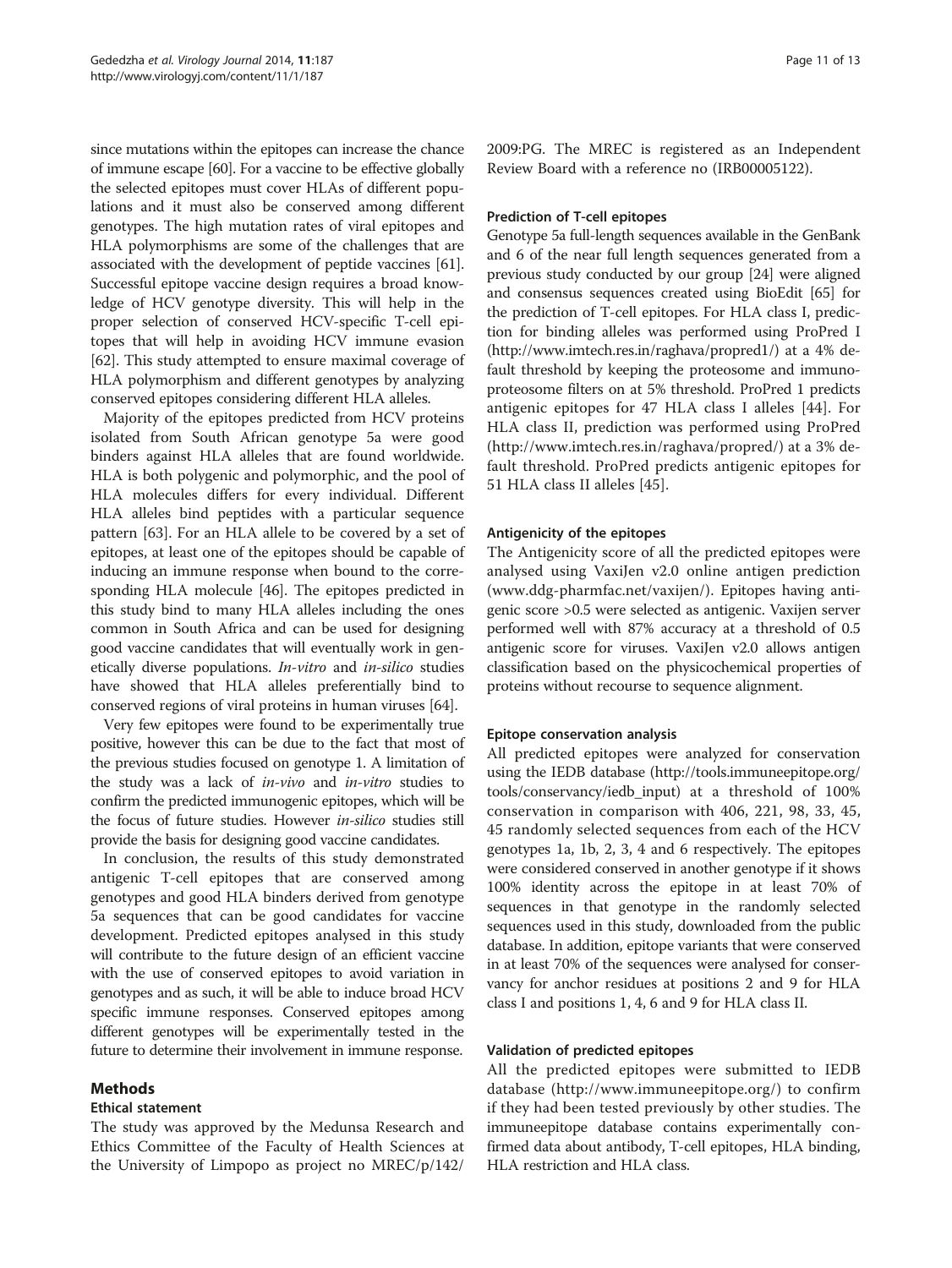#### <span id="page-11-0"></span>Common South African HLA alleles

For epitope prediction binding to common HLA alleles found in South Africa, the IEDB epitope analysis tool ([http://tools.immuneepitope.org/tools/conservancy/iedb\\_](http://tools.immuneepitope.org/tools/conservancy/iedb_input) [input](http://tools.immuneepitope.org/tools/conservancy/iedb_input)) was used for HLA class I using the artificial neural network (ANN) algorithm [[66\]](#page-12-0) on the IEDB server, while for Class II ProPred ([http://www.imtech.res.in/raghava/](http://www.imtech.res.in/raghava/propred/) [propred/](http://www.imtech.res.in/raghava/propred/)) at a 3% default threshold was used. ProPred predicts antigenic epitopes for 51 HLA class II alleles [[54\]](#page-12-0). The most common South African alleles were found in published literature [[67\]](#page-12-0).

#### Abbreviations

HCV: Hepatitis C virus; HLA: human leukocyte antigen.

#### Competing interests

The authors declare that they have no competing interests.

#### Authors' contributions

MPG designed the study, performed the immunoinformatics analysis and drafted the manuscript. SGS and MJM guided the project and critically reviewed the manuscript. All the authors have read and approved the final manuscript.

#### Acknowledgements

This work was supported by grants from Medical Research Council, National Research Foundation, National Health Laboratory Service Research Trust, and The Stella & Paul Loewestein Charitable & Educational Trust in South Africa.

#### Received: 17 March 2014 Accepted: 14 October 2014 Published: 8 November 2014

#### References

- 1. World health Organization [WHO]: Guidelines for the screening care and treatment of persons with hepatitis C infection. 2014, 1–122 [[http://www.](http://www.who.int/hiv/pub/hepatitis/hepatitis-c-guidelines/en/) [who.int/hiv/pub/hepatitis/hepatitis-c-guidelines/en/](http://www.who.int/hiv/pub/hepatitis/hepatitis-c-guidelines/en/)]
- 2. Pawlotsky JM: The nature of interferon-alpha resistance in hepatitis C virus infection. Curr Opin Infect Dis 2003, 16:587–592.
- 3. Ip PP, Nijman HW, Wilschut J, Daemen T: Therapeutic vaccination against chronic hepatitis C virus infection. Antiviral Res 2012, 96:36–50.
- 4. Ashfaq UA, Javed T, Rehman S, Nawaz Z, Riazuddin S: An overview of HCV molecular biology, replication and immune responses. Virol J 2011, 8:161.
- 5. Singh R, Kaul R, Kaul A, Khan K: A comparative review of HLA associations with hepatitis B and C viral infections across global populations. World J Gastroenterol 2007, 13:1770–1787.
- 6. Thio CL, Nolt KR, Astemborski J, Vlahov D, Nelson KE, Thomas DL: Screening for hepatitis C virus in human immunodeficiency virus-infected individuals. J Clin Microbiol 2000, 38(2):575–577.
- Fanning LJ, Kenny-Walsh E, Shanahan F: Persistence of hepatitis C virus in a white population: associations with human leukocyte antigen class 1. Hum Immunol 2004, 65:745–751.
- 8. McKiernan SM, Hagan R, Curry M, McDonald GS, Kelly A, Nolan N, Walsh A, Hegarty J, Lawlor E, Kelleher D: Distinct MHC class I and II alleles are associated with hepatitis C viral clearance, originating from a single source. Hepatology 2004, 40:108-114.
- 9. Neumann-Haefelin C, McKiernan S, Ward S, Viazov S, Spangenberg HC, Killinger T, Baumert TF, Nazarova N, Sheridan I, Pybus O, von Weizsäcker F, Roggendorf M, Kelleher D, Klenerman P, Blum HE, Thimme R: Dominant influence of an HLA-B27 restricted CD8+ T cell response in mediating HCV clearance and evolution. Hepatology 2006, 43:563–572.
- 10. Hong X, Yu RB, Sun NX, Wang B, Xu YC, Wu GL: Human leukocyte antigen class II DQB1\*0301, DRB1\*1101 alleles and spontaneous clearance of hepatitis C virus infection: a meta-analysis. World J Gastroenterol 2005, 11:7302–7307.
- 11. Lechner F, Wong DK, Dunbar PR, Chapman R, Chung RT, Dohrenwend P, Robbins G, Phillips R, Klenerman P, Walker BD: Analysis of successful immune responses in persons infected with hepatitis C virus. J Exp Med 2000, 191:1499–1512.
- 12. Spada E, Mele A, Berton A, Ruggeri L, Ferrigno L, Garbuglia AR, Perrone MP, Girelli G, Del Porto P, Piccolella E, Mondelli MU, Amoroso P, Cortese R, Nicosia A, Vitelli A, Folgori A: Multispecific T cell response and negative HCV RNA tests during acute HCV infection are early prognostic factors of spontaneous clearance. Gut 2004, 53:1673–1681.
- 13. Lavillette D, Morice Y, Germanidis G, Donot P, Soulier A, Pagkalos E, Sakellariou G, Intrator L, Bartosch B, Pawlotsky JM, Cosset FL: Human serum facilitates hepatitis C virus infection, and neutralizing responses inversely correlate with viral replication kinetics at the acute phase of hepatitis C virus infection. J Virol 2005, 79(10):6023–6034.
- Petrovic D, Dempsey E, Doherty DG, Kelleher D, Long A: Hepatitis C virus-T-cell responses and viral escape mutations. Eur J Immunol 2012, 42:17–26.
- 15. Shoukry NH, Grakoui A, Houghton M, Chien DY, Ghrayeb J, Reimann KA, Walker CM: Memory CD8+ T cells are required for protection from persistent hepatitis C virus infection. J Exp Med 2003, 197:1645–1655.
- 16. Klenerman P, Thimme R: T cell responses in hepatitis C: the good, the bad and the unconventional. Gut 2012, 61:1226–1234.
- 17. Brown RJ, Tarr AW, McClure CP, Juttla VS, Tagiuri N, Irving WL, Ball JK: Cross-genotype characterization of genetic diversity and molecular adaptation in hepatitis C virus envelope glycoprotein genes. J Gen Virol 2007, 88:458–469.
- 18. Patronov A, Doytchinova I: T-cell epitope vaccine design by immunoinformatics. Open Biol 2013, 3:120139.
- 19. Dimitrov I, Flower DR, Doytchinova I: Improving in Silico Prediction of Epitope Vaccine Candidates by Union and Intersection of Single Predictors. WJV 2011, 1:15–22.
- 20. Gededzha MP, Selabe SG, Kyaw T, Rakgole NJ, Blackard JT, Mphahlele MJ: Introduction of new subtypes and variants of hepatitis C virus genotype 4 in South Africa. J Med Virol 2012, 84:601–607.
- 21. Antaki N, Craxi A, Kamal S, Moucari R, Van der Merwe S, Haffar S, Gadano A, Zein N, Lai CL, Pawlotsky JM, Heathcote EJ, Dusheiko G, Marcellin P: The neglected hepatitis C virus genotypes 4, 5 and 6: an international consensus report. Liver Int 2010, 30:342–355.
- 22. Bukh J, Apgar CL, Engle R, Govindarajan S, Hegerich PA, Tellier R, Wong DC, Elkins R, Kew MC: Experimental infection of chimpanzees with hepatitis C virus of genotype 5a: genetic analysis of the virus and generation of a standardized challenge pool. J Infect Dis 1998, 178:1193-1197.
- 23. Chamberlain RW, Adams NJ, Taylor LA, Simmonds P, Elliott RM: The complete coding sequence of hepatitis C virus genotype 5a, the predominant genotype in South Africa. Biochem Biophys Res Commun 1997, 236:44–49.
- 24. Gededzha MP, Selabe SG, Blackard JT, Kyaw T, Mphahlele MJ: Near full-length genome analysis of HCV genotype 5 strains from South Africa. Infect Genet Evol 2014, 21:118–123.
- 25. Himoudi N, Abraham J, Fournillier A, Lone YC, Joubert A, Op De Beeck A, Freida D, Lemonnier F, Kieny MP, Inchauspé G: Comparative vaccine studies in HLA-A2.1-transgenic mice reveal a clustered organization of epitopes presented in hepatitis C virus natural infection. J Virol 2002, 76:12735–12746.
- 26. Ohno S, Moriya O, Yoshimoto T, Hayashi H, Akatsuka T, Matsui M: Immunogenic variation between multiple HLA-A\*0201-restricted, Hepatitis C Virus-derived epitopes for cytotoxic T lymphocytes. Viral Immunol 2006, 19:458–467.
- 27. Engler OB, Schwendener RA, Dai WJ, Wölk B, Pichler W, Moradpour D, Brunner T, Cerny A: A liposomal peptide vaccine inducing CD8+ T cells in HLA-A2.1 transgenic mice, which recognise human cells encoding hepatitis C virus (HCV) proteins. Vaccine 2004, 23:58–68.
- 28. Ibe M, Sakaguchi T, Tanaka K, Saito S, Yokota S, Tanaka T, Shimotohno K, Chujoh Y, Shiratori Y, Omata M, Miwa K, Takiguchi M: Identification and characterization of a cytotoxic T cell epitope of hepatitis C virus presented by HLA-B\*3501 in acute hepatitis. J Gen Virol 1998, 79:1735–1744.
- 29. Giugliano S, Oezkan F, Bedrejowski M, Kudla M, Reiser M, Viazov S, Scherbaum N, Roggendorf M, Timm J: Degree of cross-genotype reactivity of hepatitis C virus-specific CD8+ T cells directed against NS3. Hepatology 2009, 50:707–716.
- 30. Park S, Shin E, Capone S, Caggiari L, Re VD, Nicosia A, Folgori A, Rehermann B: Successful vaccination induces multifunctional memory T-cell precursors associated with early control of hepatitis C virus. Gastroenterology 2012, 143:1048–1060.